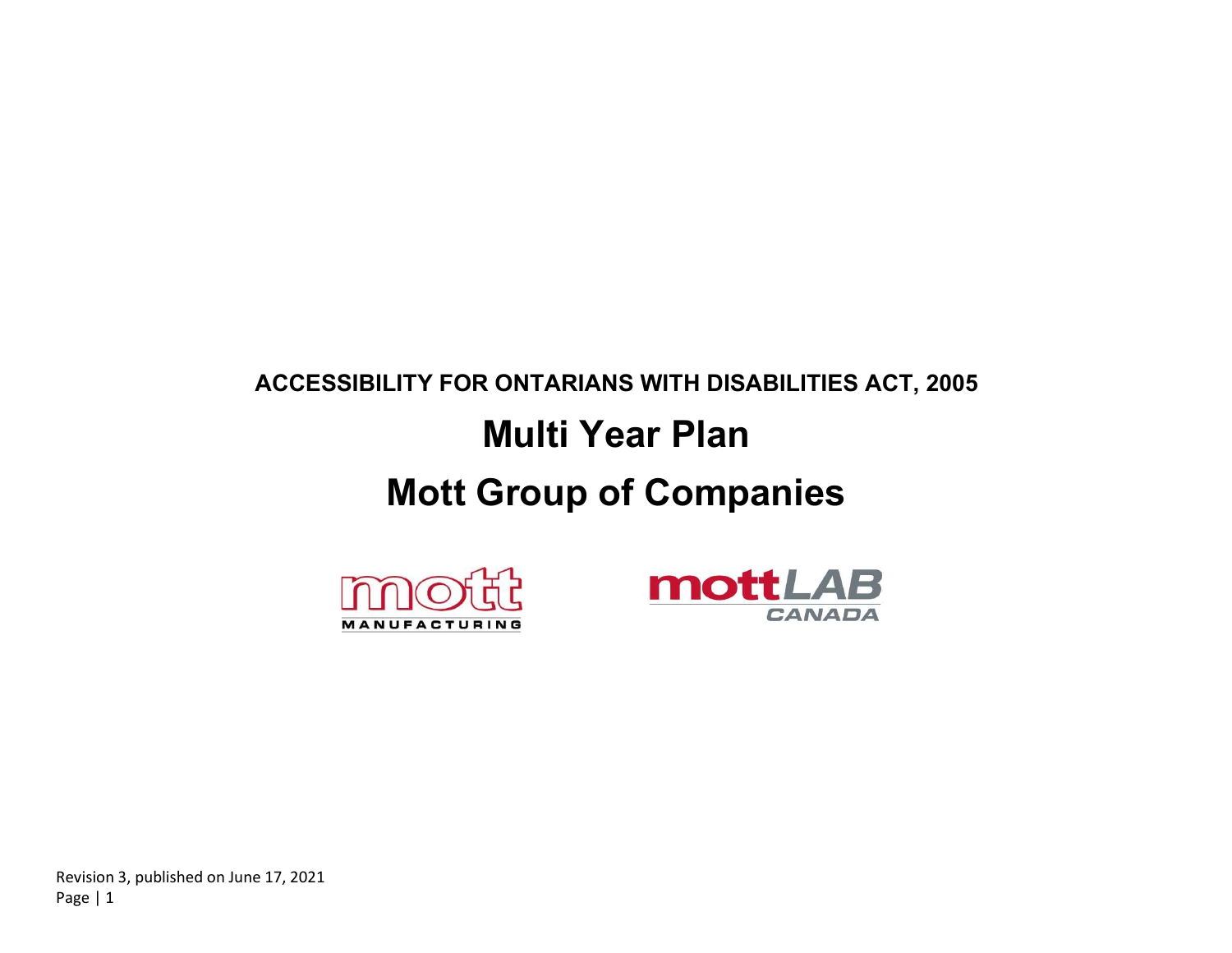#### Part I – GENERAL REQUIREMENTS

| <b>Section</b> | Initiative                                           | <b>Description</b>                                                                                                                                                                                                                                                                | <b>Initial Action to Compliance</b><br>(including status)                                                                                                                                                                                   | <b>Continuous Improvement</b><br>(including status)                                                                                    |
|----------------|------------------------------------------------------|-----------------------------------------------------------------------------------------------------------------------------------------------------------------------------------------------------------------------------------------------------------------------------------|---------------------------------------------------------------------------------------------------------------------------------------------------------------------------------------------------------------------------------------------|----------------------------------------------------------------------------------------------------------------------------------------|
| 3              | Establishment<br>of Accessibility<br><b>Policies</b> | 3. (1) Every obligated organization<br>shall develop, implement, and<br>maintain policies governing how the<br>organization achieves or will achieve<br>accessibility through meeting its<br>requirements under the accessibility<br>standards referred to in this<br>Regulation. | 3. (1) Publish HR 1.11 Accessibility<br>Policy. {complete 1/1/2014}                                                                                                                                                                         |                                                                                                                                        |
|                |                                                      | 3. (2) Obligated organizations shall<br>include a statement of organizational<br>commitment to meet the accessibility<br>needs of persons with disabilities in a<br>timely manner in their policy.                                                                                | 3. (2) (i) Include statement of<br>organizational commitment on<br>website. {complete 1/1/2014}<br>3. (2) (ii) Include statement of<br>organizational commitment in lobby<br>(on TV at Mott, paper copy at<br>MottLAB). {complete 1/1/2014} | 3. (2) (i) Transfer statement of<br>organizational commitment to new<br>website. {complete 9/16/2020}                                  |
|                |                                                      | 3. (3) Every obligated organization<br>shall,<br>(a) prepare one or more documents<br>describing the policies it developed                                                                                                                                                        |                                                                                                                                                                                                                                             | 3. (3) (a) This Multi Year Plan<br>documents the policies, as                                                                          |
|                |                                                      | under subsection (1); and<br>(b) make the documents publicly<br>available and, on request, provide<br>them in an accessible format.                                                                                                                                               |                                                                                                                                                                                                                                             | described. {complete 6/17/21}<br>3. (3) (b) Available on website.<br>Accessible formats available upon<br>request. {complete 6/17/21}. |
|                |                                                      |                                                                                                                                                                                                                                                                                   |                                                                                                                                                                                                                                             |                                                                                                                                        |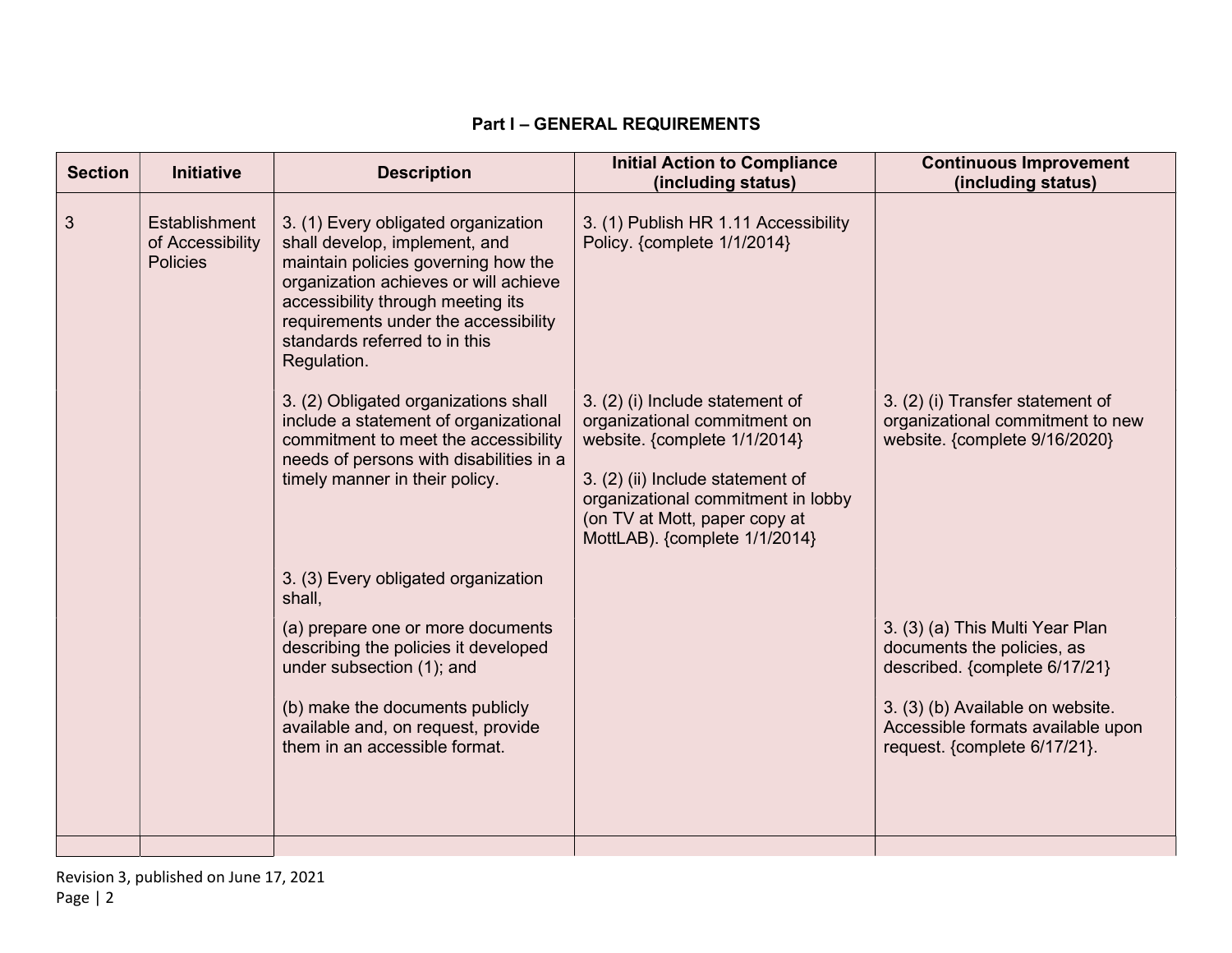| $\overline{4}$ | Accessibility<br><b>Plans</b> | 4. (1) Large organizations shall,<br>(a) establish, implement, maintain<br>and document a multi-year<br>accessibility plan, which outlines the<br>organization's strategy to prevent<br>and remove barriers and meet its<br>requirements under this Regulation;<br>(b) post the accessibility plan on their<br>website, if any, and provide the plan<br>in an accessible format upon<br>request; and<br>(c) review and update the<br>accessibility plan at least once every<br>five years.                                                                                                                 | 4. (1) (a) Publish a multi-year plan<br>and incorporate specific actions<br>applicable for barriers applicable to<br>the workplace. {complete 1/1/2014}<br>4. (1) (b) Post the plan on the<br>website. {complete 1/1/2014}<br>4. (1) (c) Policy to be reviewed at<br>least every 5 years, review date to be<br>noted on the policy or tracked in<br>some other manner. {complete<br>1/1/2014 | 4. (1) (a) Update Multi Year Plan.<br>{complete 6/17/21}<br>4. (1) (b) Post updated Multi Year<br>Plan on Mott and MottLAB websites.<br>{complete 6/17/21}<br>4. (1) (c) Complete 5 year review of<br>HR 1.11 Accessibility Policy.<br>{complete 12/2/2020}                                                                              |
|----------------|-------------------------------|------------------------------------------------------------------------------------------------------------------------------------------------------------------------------------------------------------------------------------------------------------------------------------------------------------------------------------------------------------------------------------------------------------------------------------------------------------------------------------------------------------------------------------------------------------------------------------------------------------|----------------------------------------------------------------------------------------------------------------------------------------------------------------------------------------------------------------------------------------------------------------------------------------------------------------------------------------------------------------------------------------------|------------------------------------------------------------------------------------------------------------------------------------------------------------------------------------------------------------------------------------------------------------------------------------------------------------------------------------------|
| $\overline{7}$ | Training                      | 7. (1) Every obligated organization<br>shall ensure that training is provided<br>on the requirements of the<br>accessibility standards referred to in<br>this Regulation and on the Human<br>Rights Code as it pertains to persons<br>with disabilities to,<br>(a) all employees, and volunteers;<br>(b) all persons who participate in<br>developing the organization's<br>policies; and<br>(c) all other persons who provide<br>goods, services, or facilities on<br>behalf of the organization.<br>7. (2) The training on the<br>requirements of the accessibility<br>standards and on the Human Rights | 7. (1) (i) Determine the method of<br>training and the number of training<br>levels (managers, employees).<br>Train current employees. {complete<br>1/1/2015<br>7. (1) (ii) Ensure orientation of new<br>hires includes required training.<br>{complete 1/1/2015}                                                                                                                            | 7. (1) (ii) Add "Starting Conversations<br>about Accessibility in the Workplace"<br>poster to existing "Working Together:<br><b>AODA and The Code" orientation</b><br>handout. {complete 9/16/2020}<br>7. (1) (iii) Post "Starting<br>Conversations" poster for<br>employees and send to MottLAB to<br>do the same. {complete 9/16/2020} |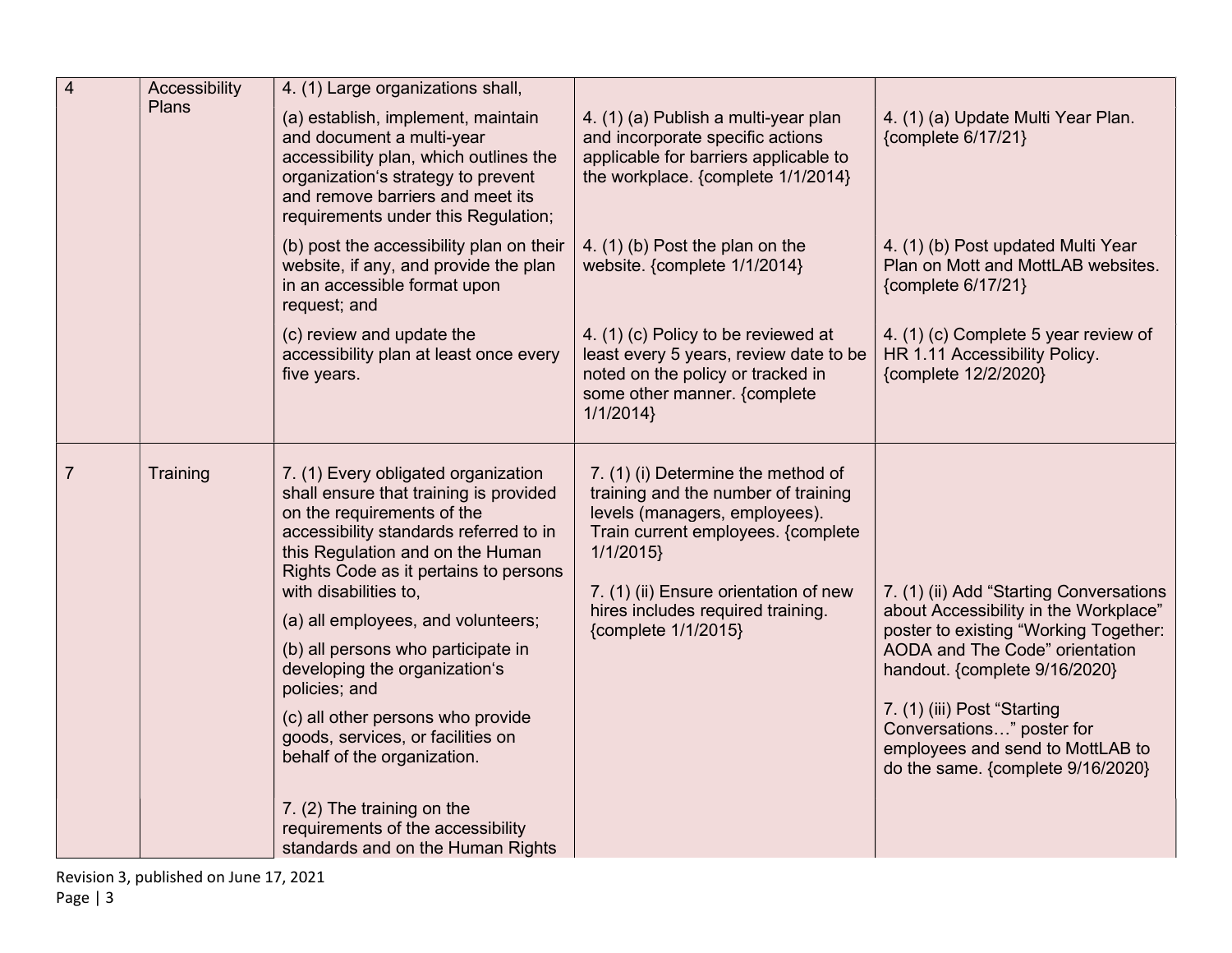| Code referred to in subsection (1) of<br>the legislation shall be appropriate to<br>the duties of employees, volunteers,<br>and other persons.                                                                                                  |                                                                                                                                                                                                                                                                                |
|-------------------------------------------------------------------------------------------------------------------------------------------------------------------------------------------------------------------------------------------------|--------------------------------------------------------------------------------------------------------------------------------------------------------------------------------------------------------------------------------------------------------------------------------|
| 7. (3) Every person referred to in<br>subsection (1) shall be trained as<br>soon as practicable.                                                                                                                                                | 7. (3) Training is provided in the HR-<br>024 New Hire Orientation and Lead<br>Hands are trained as well (HR-048<br>Training Needs by Position).<br>{complete 10/29/2020}                                                                                                      |
| 7. (4) Every obligated organization<br>shall provide training in respect of<br>any changes to the policies<br>described in section 3 on an ongoing<br>basis.<br>7. (5) Every large organization shall<br>keep a record of the training provided | 7. (4) When significant updates or<br>changes are made to the HR 1.11<br>Accessibility Policy, communicate to<br>all employees, and maintain a record<br>of communication. {complete<br>1/1/2021<br>7. (5) Training records are kept which<br>include dates and employees that |
| under this section, including the<br>dates on which the training is<br>provided and the number of<br>individuals to whom it is provided.                                                                                                        | have completed it. {complete<br>6/17/2021}                                                                                                                                                                                                                                     |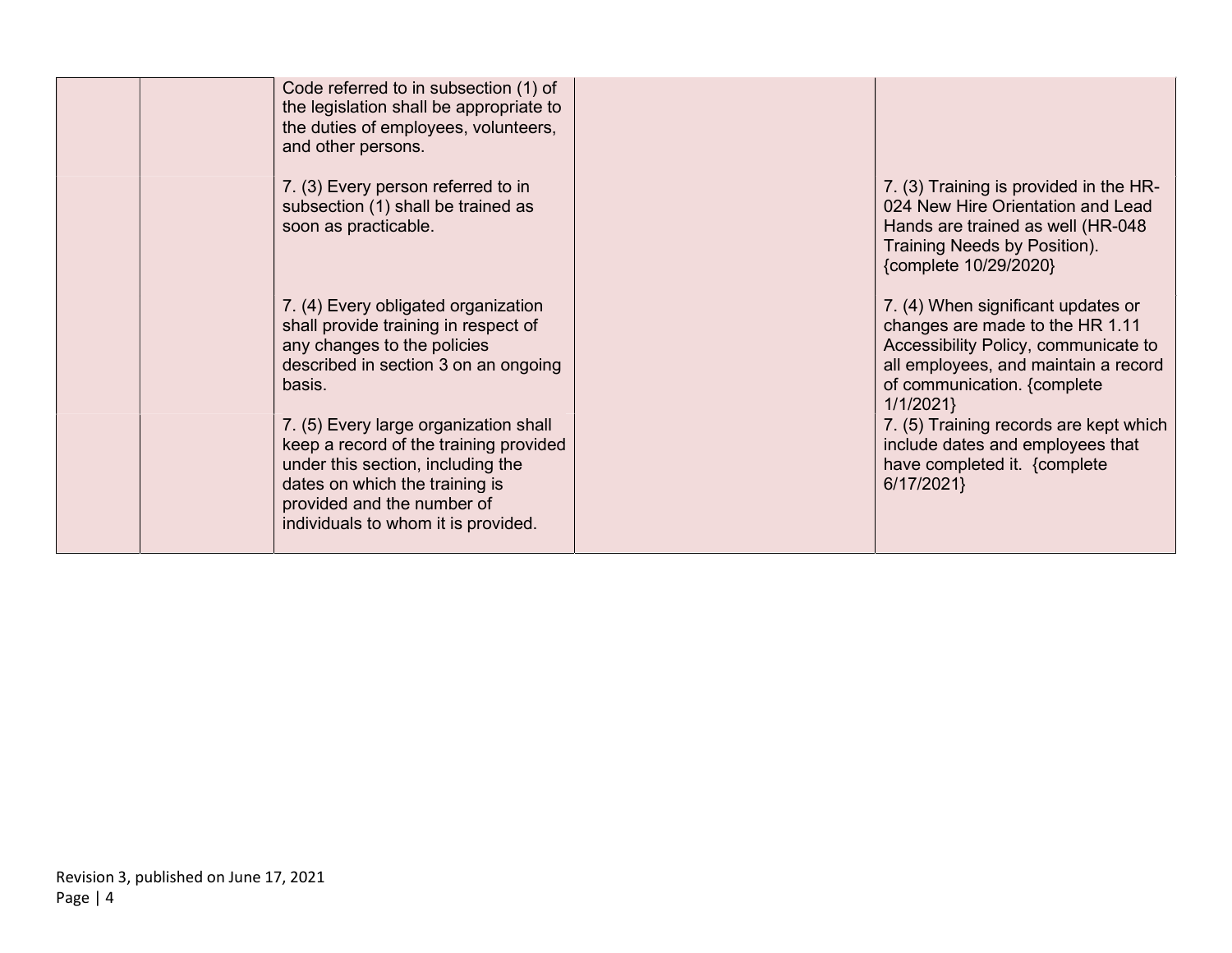| <b>Section</b> | <b>Initiative</b>                    | <b>Description</b>                                                                                                                                                                                                                                                                                                                                                                                                                                                                      | <b>Initial Action to Compliance</b><br>(including status) | <b>Continuous Improvement</b><br>(including status)                                                                   |
|----------------|--------------------------------------|-----------------------------------------------------------------------------------------------------------------------------------------------------------------------------------------------------------------------------------------------------------------------------------------------------------------------------------------------------------------------------------------------------------------------------------------------------------------------------------------|-----------------------------------------------------------|-----------------------------------------------------------------------------------------------------------------------|
| 9              | Definitions and<br><b>Exceptions</b> | 9. (2) The information and<br>communications standards do not<br>apply to the following:<br>1. Products and product labels,<br>except as specifically provided by<br>this Part.<br>2. Unconvertible information or<br>communications.<br>3. Information that the obligated<br>organization does not control directly<br>or indirectly through a contractual<br>relationship, except as required<br>under sections 15 and 18.                                                            |                                                           | 9. (2) Redefined scope in HR 1.11<br>Accessibility Policy to not include<br>these exceptions. {complete<br>12/2/2020} |
|                |                                      | 9. (3) If an obligated organization<br>determines that information or<br>communications are unconvertible,<br>the organization shall provide the<br>person requesting the information or<br>communication with,<br>(a) an explanation as to why the<br>information or communications are<br>unconvertible; and<br>(b) a summary of the unconvertible<br>information or communications<br>9.(4) For the purposes of this Part,<br>information or communications are<br>unconvertible if, |                                                           | 9. (3) Added statement to HR 1.11<br><b>Accessibility Policy. {complete</b><br>12/2/2020}                             |

#### PART II – Information and Communications Standards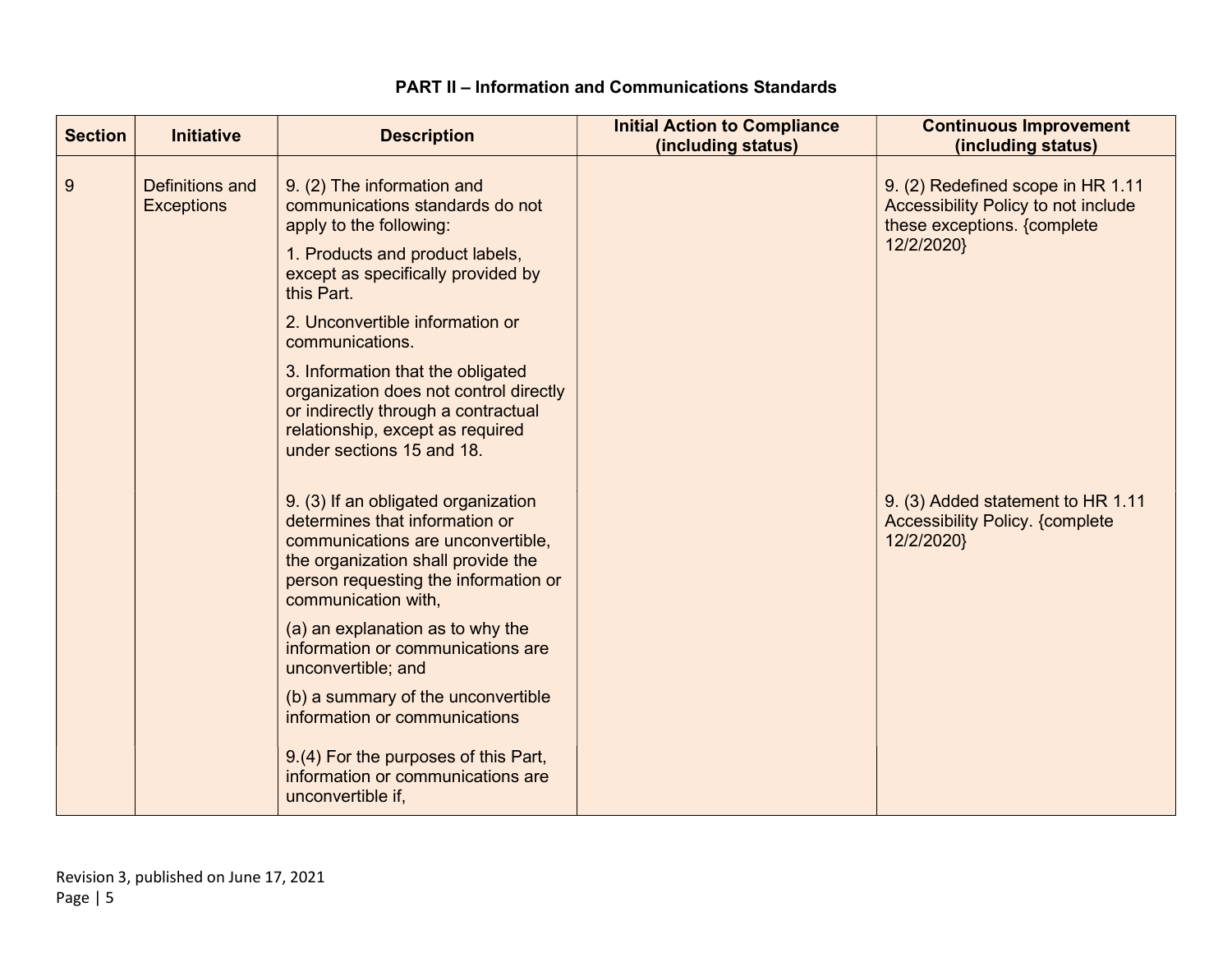|    |                                                             | (a) it is not technically feasible to<br>convert the information or<br>communications; or<br>(b) the technology to convert the<br>information or communications is not<br>readily available.                                                                                                  |                                                                                                                                                                                                                                                                                        |                                                                                                                                                                                                                                                                                                                                              |
|----|-------------------------------------------------------------|-----------------------------------------------------------------------------------------------------------------------------------------------------------------------------------------------------------------------------------------------------------------------------------------------|----------------------------------------------------------------------------------------------------------------------------------------------------------------------------------------------------------------------------------------------------------------------------------------|----------------------------------------------------------------------------------------------------------------------------------------------------------------------------------------------------------------------------------------------------------------------------------------------------------------------------------------------|
| 11 | Feedback                                                    | 11. (1) Every obligated organization<br>that has processes for receiving and<br>responding to feedback shall ensure<br>that the processes are accessible to<br>persons with disabilities by providing<br>or arranging for accessible formats<br>and communications supports, upon<br>request. | 11. (1) (i) Determine what accessible<br>formats and communication supports<br>we will provide upon request.<br>{complete 1/1/2015}<br>11. (1) (ii) Ensure staff and<br>management are aware of the need<br>to accommodate upon request (part<br>of the training). {complete 1/1/2015} | 11. (1) (i) Add format examples to<br>HR 1.11 Accessibility Policy (in<br>writing, read, large print, handwritten<br>notes, plain language transcript of<br>conversations). {complete 12/2/2020}                                                                                                                                             |
|    |                                                             | 11. (2) Every obligated organization<br>shall notify the public about the<br>availability of accessible formats and<br>communication supports.                                                                                                                                                | 11. (2) (i) Provide statement<br>regarding feedback on TV and<br>website. {complete 1/1/2015}                                                                                                                                                                                          | 11. (2) (i) Add statement regarding<br>feedback to HR-050 Visitor Log form.<br>Indicate no charge Is required.<br>{complete 10/20/2020}<br>11. (2) (ii) Add statement regarding<br>feedback to HR-105 Visitor Safety<br>Information document {complete<br>10/20/2020}<br>11. (2) (iii) Commitment is on the<br>website. {complete 9/16/2020} |
| 12 | Accessible<br>Formats &<br>Communication<br><b>Supports</b> | 12. (1) Except as otherwise provided,<br>every obligated organization shall<br>upon request provide or arrange for<br>the provision of accessible formats<br>and communication supports for<br>persons with disabilities,                                                                     | 12. (1) (i) Determine what accessible<br>formats and communication supports<br>we will provide upon request.<br>{complete 1/1/2016}<br>12. (1) (ii) Ensure these formats and<br>supports can be provided in a timely                                                                   |                                                                                                                                                                                                                                                                                                                                              |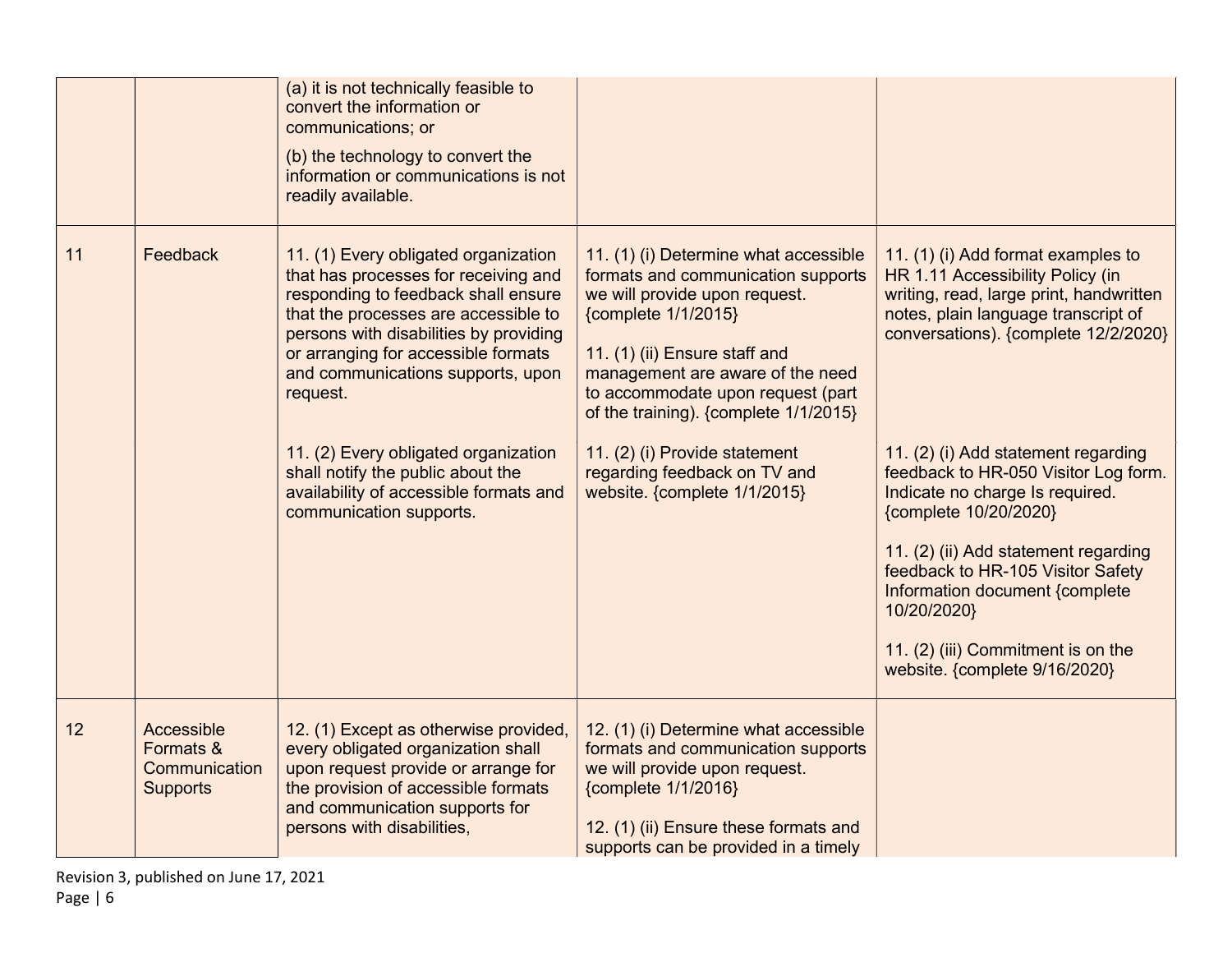| (a) in a timely manner that takes into<br>account the person's accessibility<br>needs due to disability; and                                                                     | manner (ex. Same time, 24 hours).<br>{complete 1/1/2016}                                                                                             |                                                                                                                                                                                                                                                     |
|----------------------------------------------------------------------------------------------------------------------------------------------------------------------------------|------------------------------------------------------------------------------------------------------------------------------------------------------|-----------------------------------------------------------------------------------------------------------------------------------------------------------------------------------------------------------------------------------------------------|
| (b) at a cost that is no more than the<br>regular cost charged to other<br>persons.                                                                                              | 12. (1) (iii) Communicate that no<br>additional charge is required.<br>{complete 1/1/2016}                                                           | 12. (1) (iii) Create email template for<br>interviews and employment offers.<br>Indicate no charge is required.<br>{complete 10/20/2020}.                                                                                                           |
|                                                                                                                                                                                  |                                                                                                                                                      | 12. (1) (iv) Add commitment to<br>accessibility by noting accessible<br>formats are available upon request<br>for any policies or forms to HR 1.01<br><b>Statement of Purpose - Human</b><br><b>Resource Policy Manual {complete</b><br>10/19/2020} |
| 12. (2) The obligated organization<br>shall consult with the person making<br>the request in determining the<br>suitability of an accessible format or<br>communication support. | 12. (2) (i) Train applicable employees<br>on the need to consult the requestor<br>for expectations of suitable<br>accommodation. {complete 1/1/2016} |                                                                                                                                                                                                                                                     |
|                                                                                                                                                                                  | 12. (2) (ii) If further assistance is<br>required, they are to consult the HR<br>Manager. {complete 1/1/2016}                                        | 12. (2) (ii) Add statement to HR 1.11<br>Accessibility Policy to contact HR<br>department. {complete 12/2/2020}                                                                                                                                     |
| 12. (3) Every obligated organization<br>shall notify the public about the<br>availability of accessible formats and<br>communication supports.                                   | 12. (3) (i) Post in lobby. {complete<br>1/1/2016                                                                                                     | 12. (3) (i) Post on HR-050 Visitor Log<br>form, HR-105 Visitor Safety<br>Information document, and email<br>templates for interviews and<br>employment offers. {complete<br>10/20/2020}                                                             |
|                                                                                                                                                                                  | 12. (3) (ii) Post on website.<br>{complete 1/1/2016}                                                                                                 | 12. (3) (ii) Commitment statement is<br>on new website. {complete<br>9/16/2020}                                                                                                                                                                     |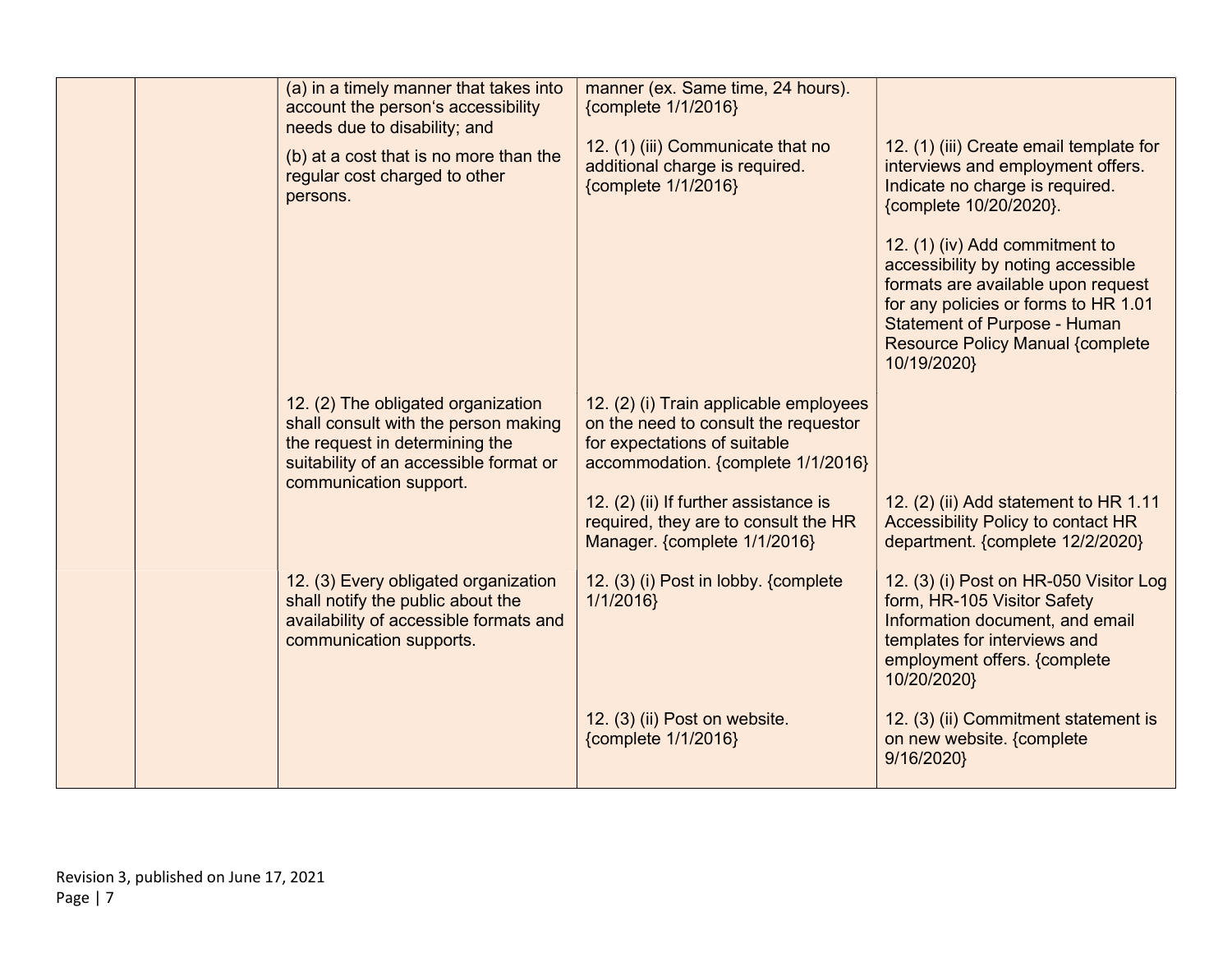| 13 | Emergency<br>Procedures,<br><b>Plans or Public</b><br>Safety Info | 13. (1) In addition to its obligations<br>under section 12, if an obligated<br>organization prepares emergency<br>procedures, plans or public safety<br>information and makes the<br>information available to the public,<br>the obligated organization shall<br>provide the information in an<br>accessible format or with appropriate<br>communication supports, as soon as<br>practicable, upon request. | 13. (1) Update Emergency<br>Procedure to document that<br>accessible formats are available.<br>{complete 1/1/2012}                                                                   | 13. (1) Revise HR 2.37 Emergency<br><b>Response Plan to include</b><br>commitment statement. {complete<br>10/2020}                                                                             |
|----|-------------------------------------------------------------------|-------------------------------------------------------------------------------------------------------------------------------------------------------------------------------------------------------------------------------------------------------------------------------------------------------------------------------------------------------------------------------------------------------------|--------------------------------------------------------------------------------------------------------------------------------------------------------------------------------------|------------------------------------------------------------------------------------------------------------------------------------------------------------------------------------------------|
| 14 | Accessible<br>Websites &<br><b>Web Content</b>                    | 14. (2) Designated public sector<br>organizations and large<br>organizations shall make their<br>internet websites and web content<br>conform with the World Wide Web<br><b>Consortium Web Content</b><br>Accessibility Guidelines (WCAG)2.0,<br>initially at Level A and increasing to<br>Level AA, and shall do so in<br>accordance with the schedule set out<br>in this section.                         | 14. (2) (i) Communicate to IT the<br>standard to be achieved. {complete<br>1/1/2014<br>14. (2) (ii) Continuously review<br>WCAG guidelines to be informed of<br>changes and updates. | 14. (2) (i) Remind IT regarding<br>January 1, 2021 requirements.<br>{complete 9/16/2020}<br>14. (2) (ii) Confirmed with IT that<br><b>WCAG</b> guidelines are met in new<br>website. {6/17/21} |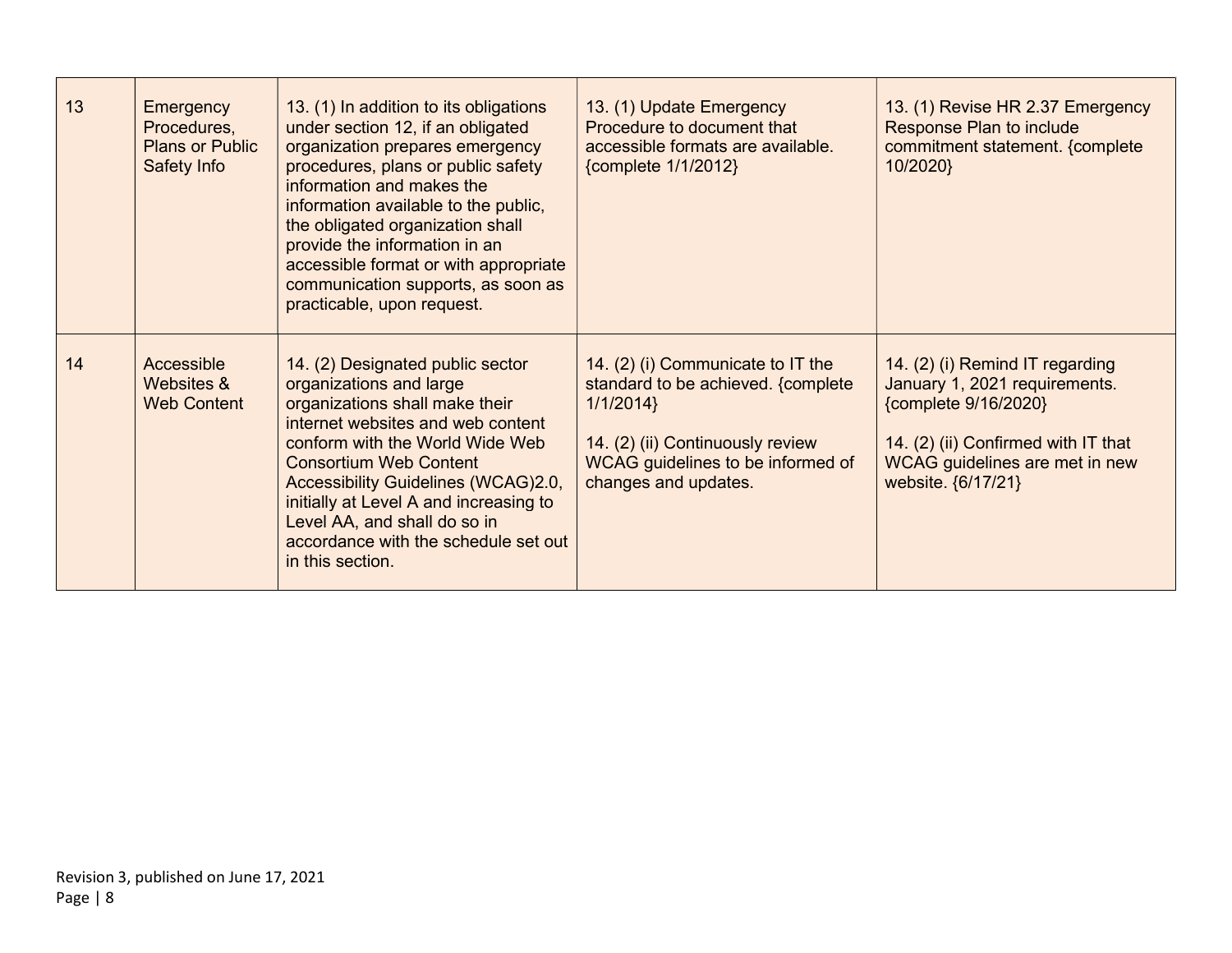### PART III – Employment Standard

| <b>Section</b> | <b>Initiative</b>                                            | <b>Description</b>                                                                                                                                                                                                                                                                                                                                                                                                                                                                                                                                                                                  | <b>Initial Action to Compliance</b><br>(including status)                                                                                                                                                                                                                                                                                                                                                                | <b>Continuous Improvement</b><br>(including status)                                                          |
|----------------|--------------------------------------------------------------|-----------------------------------------------------------------------------------------------------------------------------------------------------------------------------------------------------------------------------------------------------------------------------------------------------------------------------------------------------------------------------------------------------------------------------------------------------------------------------------------------------------------------------------------------------------------------------------------------------|--------------------------------------------------------------------------------------------------------------------------------------------------------------------------------------------------------------------------------------------------------------------------------------------------------------------------------------------------------------------------------------------------------------------------|--------------------------------------------------------------------------------------------------------------|
| 22             | Recruitment-<br>General                                      | 22. Every employer shall notify its<br>employees and the public about the<br>availability of accommodation for<br>applicants with disabilities in its<br>recruitment processes.                                                                                                                                                                                                                                                                                                                                                                                                                     | 22. Include a statement in the job<br>posting to advise individuals about<br>accessibility in the recruitment and<br>selection process. {complete<br>1/1/2016                                                                                                                                                                                                                                                            | 22. Create a template for job<br>postings (internal and external<br>salary/hourly). {complete<br>11/11/2020} |
| 23             | Recruitment,<br>Assessment or<br>Selection<br><b>Process</b> | 23. (1) During a recruitment process,<br>an employer shall notify job<br>applicants, when they are<br>individually selected to participate in<br>an assessment or selection process,<br>that accommodations are available<br>upon request in relation to the<br>materials or processes to be used.<br>23. (2) If a selected applicant<br>requests an accommodation, the<br>employer shall consult with the<br>applicant and provide or arrange for<br>the provision of a suitable<br>accommodation in a manner that<br>takes into account the applicant's<br>accessibility needs due to disability. | 23. (1) (i) Designate a contact<br>person to handle queries regarding<br>accessibility. {complete 1/1/2016}<br>23. (1) (ii) Offer accommodation<br>support during pre-screen and other<br>times throughout the recruitment<br>process. {complete 1/1/2016}<br>23. (2) If a request is made, the<br>standard will be to consult with the<br>individual to ensure the<br>accommodation is suitable.<br>{complete 1/1/2016} |                                                                                                              |
| 24             | Notice to<br>Successful<br>Applicants                        | 24. Every employer shall, when<br>making offers of employment, notify<br>the successful applicant of its<br>policies for accommodating<br>employees with disabilities.                                                                                                                                                                                                                                                                                                                                                                                                                              | 24. Include a statement in an<br>employment offer. (notification to<br>successful applicants) {complete<br>1/1/2016                                                                                                                                                                                                                                                                                                      | 24. Create an email template for<br>employment offers. {complete<br>10/20/2020}                              |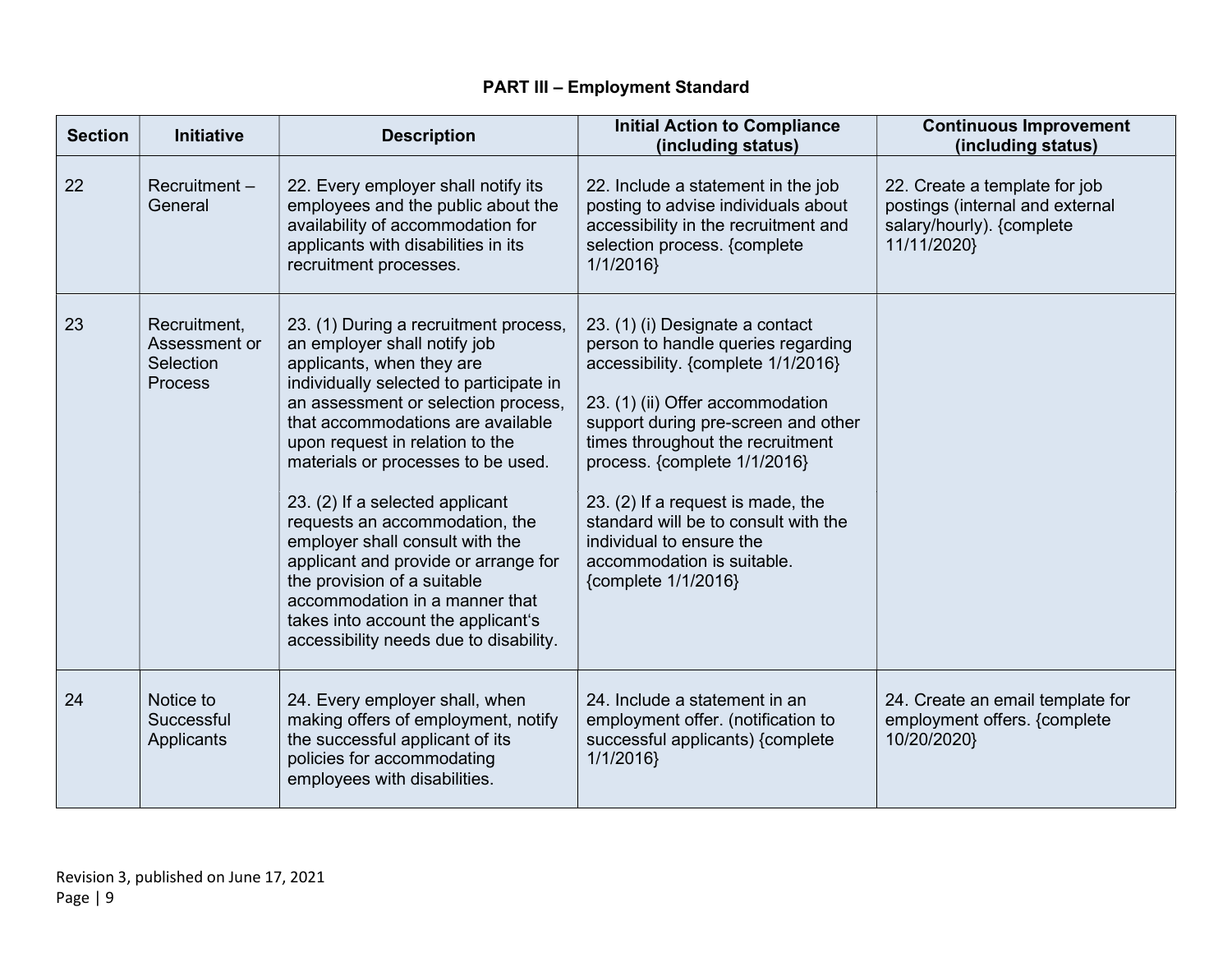| 25 | Informing<br>Employees of<br><b>Supports</b>                          | 25. (1) Every employer shall inform<br>its employees of its policies used to<br>support its employees with<br>disabilities, including, but not limited<br>to, policies on the provision of job<br>accommodations that take into<br>account an employee's accessibility<br>needs due to disability. | 25. (1) (i) Give a copy of the policy to<br>all employees. {complete 12/1/13}<br>25. (1) (ii) Create a poster to remind<br>employees of the provision of job<br>accommodations. {complete<br>1/1/2016                                                    | 25. (1) (i) HR 1.11 Accessibility<br>Policy can be reviewed<br>electronically, during the new hire<br>orientation (HR-048) and will be<br>distributed to all employees when<br>updated. {complete 1/1/2021}<br>25. (1) (ii) The poster has been<br>converted to a summary handout,<br>"Starting Conversations", and is<br>given to employees during new hire<br>orientation (HR-024) {complete<br>10/29/2020} |
|----|-----------------------------------------------------------------------|----------------------------------------------------------------------------------------------------------------------------------------------------------------------------------------------------------------------------------------------------------------------------------------------------|----------------------------------------------------------------------------------------------------------------------------------------------------------------------------------------------------------------------------------------------------------|---------------------------------------------------------------------------------------------------------------------------------------------------------------------------------------------------------------------------------------------------------------------------------------------------------------------------------------------------------------------------------------------------------------|
|    |                                                                       | 25. (2) Employers shall provide the<br>information required under this<br>section to new employees as soon<br>as practicable after they begin their<br>employment.                                                                                                                                 | 25. (2) Capture within orientation<br>program, give each new hire a copy<br>of the current policy. {complete<br>12/1/13                                                                                                                                  | 25. (2) HR 1.11 Accessibility Policy<br>is reviewed electronically during new<br>hire orientation (HR-048). A paper<br>copy is no longer given.                                                                                                                                                                                                                                                               |
|    |                                                                       | 25. (3) Employers shall provide<br>updated information to its employees<br>whenever there is a change to<br>existing policies on the provision of<br>job accommodations that take into<br>account an employee's accessibility<br>needs due to disability.                                          | 25. (3) Give a copy of the updated<br>policy to all employees. {complete<br>12/1/13                                                                                                                                                                      | 25. (3) When significant updates or<br>changes are made to the HR 1.11<br>Accessibility Policy, communicate to<br>all employees, and maintain a record<br>of communication. {complete<br>12/1/13                                                                                                                                                                                                              |
| 26 | Accessible<br>Formats &<br>Communication<br>Supports for<br>Employees | 26. (1) In addition to its obligations<br>under section 12, where an<br>employee with a disability so<br>requests it, every employer shall<br>consult with the employee to provide<br>or arrange for the provision of<br>accessible formats and<br>communication supports for,                     | 26. (1) (i) When a request is made,<br>the Company shall undergo an<br>internal functional audit of<br>information specific to the position.<br>(e.g. Emails, WIs, Paperwork,<br>verbally, software). {complete<br>1/1/2016, captured within the policy} |                                                                                                                                                                                                                                                                                                                                                                                                               |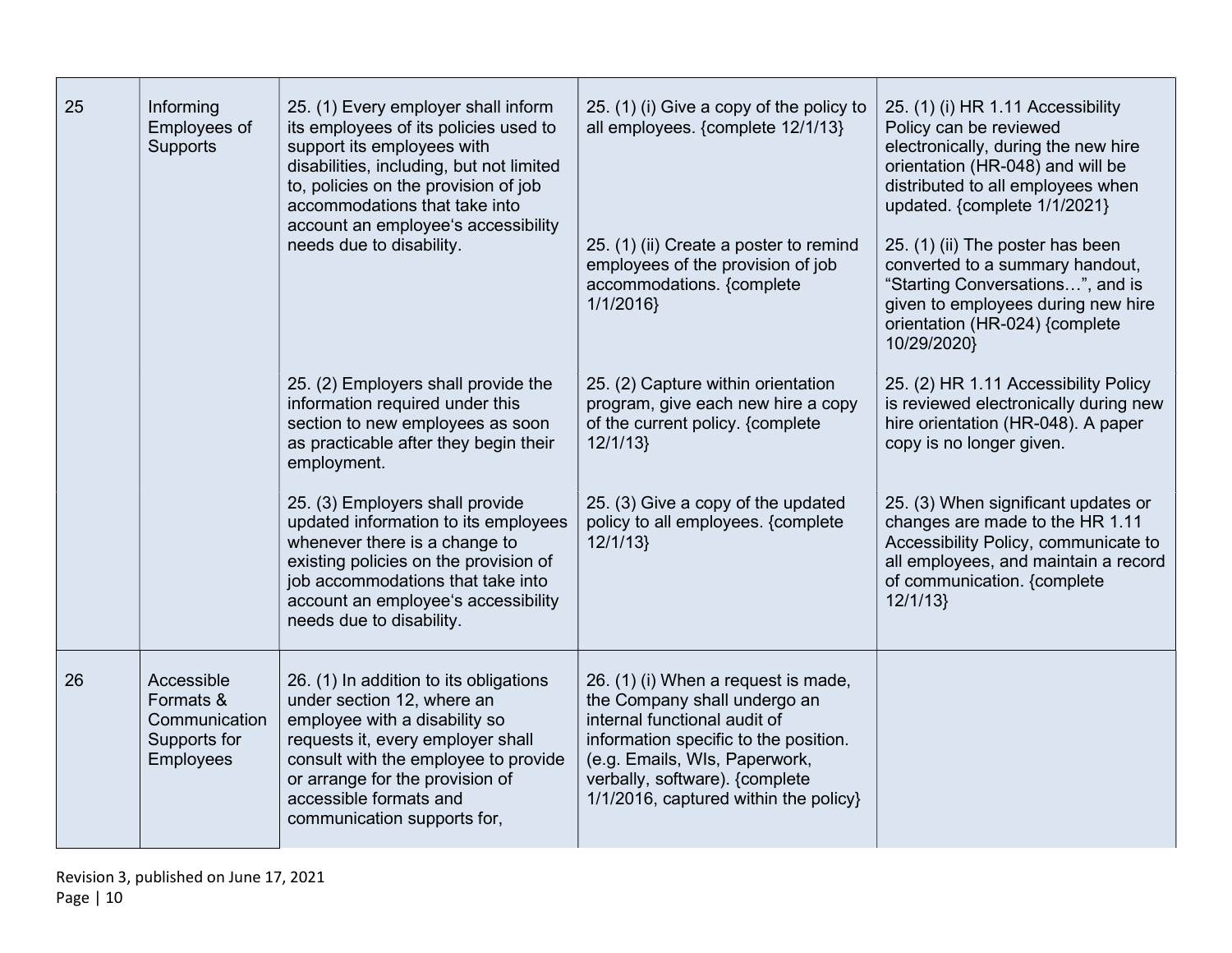|    |                                                          | (a) information that is needed in<br>order to perform the employee's job;<br>and<br>(b) information that is generally<br>available to employees in the<br>workplace.                                                                                                                                                          | 26. (1) (ii) When a request is made,<br>the Company shall undergo an<br>internal audit of regular<br>communications in all departments<br>to ensure that general information is<br>available in the required format.<br>{complete 1/1/2016, captured within<br>the policy}<br>26. (1) (iii) When a request is made,<br>the Company shall list what the<br>employee requires regarding<br>accessible format or communication<br>supports that are needed (text to<br>speech, large print, accessible pdfs,<br>plain language versions) and verify<br>with the employee that the<br>accommodation is suitable.<br>{complete 1/1/2016, captured within<br>the policy} |                                                                                                                                                                                                                                                                                          |
|----|----------------------------------------------------------|-------------------------------------------------------------------------------------------------------------------------------------------------------------------------------------------------------------------------------------------------------------------------------------------------------------------------------|--------------------------------------------------------------------------------------------------------------------------------------------------------------------------------------------------------------------------------------------------------------------------------------------------------------------------------------------------------------------------------------------------------------------------------------------------------------------------------------------------------------------------------------------------------------------------------------------------------------------------------------------------------------------|------------------------------------------------------------------------------------------------------------------------------------------------------------------------------------------------------------------------------------------------------------------------------------------|
|    |                                                          | 26. (2) The employer shall consult<br>with the employee making the<br>request in determining the suitability<br>of an accessible format or<br>communication support.                                                                                                                                                          | 26. (2) Included in policy {complete<br>1/1/2016                                                                                                                                                                                                                                                                                                                                                                                                                                                                                                                                                                                                                   |                                                                                                                                                                                                                                                                                          |
| 27 | Workplace<br>Emergency<br>Response<br><b>Information</b> | 27. (1) Every employer shall provide<br>individualized workplace emergency<br>response information to employees<br>who have a disability, if the disability<br>is such that the individualized<br>information is necessary and the<br>employer is aware of the need for<br>accommodation due to the<br>employee's disability. | 27. (1) (i) Document that accessible<br>formats are available. {complete<br>1/1/2012, captured within the policy}                                                                                                                                                                                                                                                                                                                                                                                                                                                                                                                                                  | 27. (1) (i) Create a form for individual<br>emergency response plans.<br>{complete 11/5/2020}.<br>27. (1) (ii) Review individual<br>emergency response plans annually,<br>create reminder. {complete<br>11/9/2020}<br>27. (1) (iii) Note under permanent<br>restrictions that "Emergency |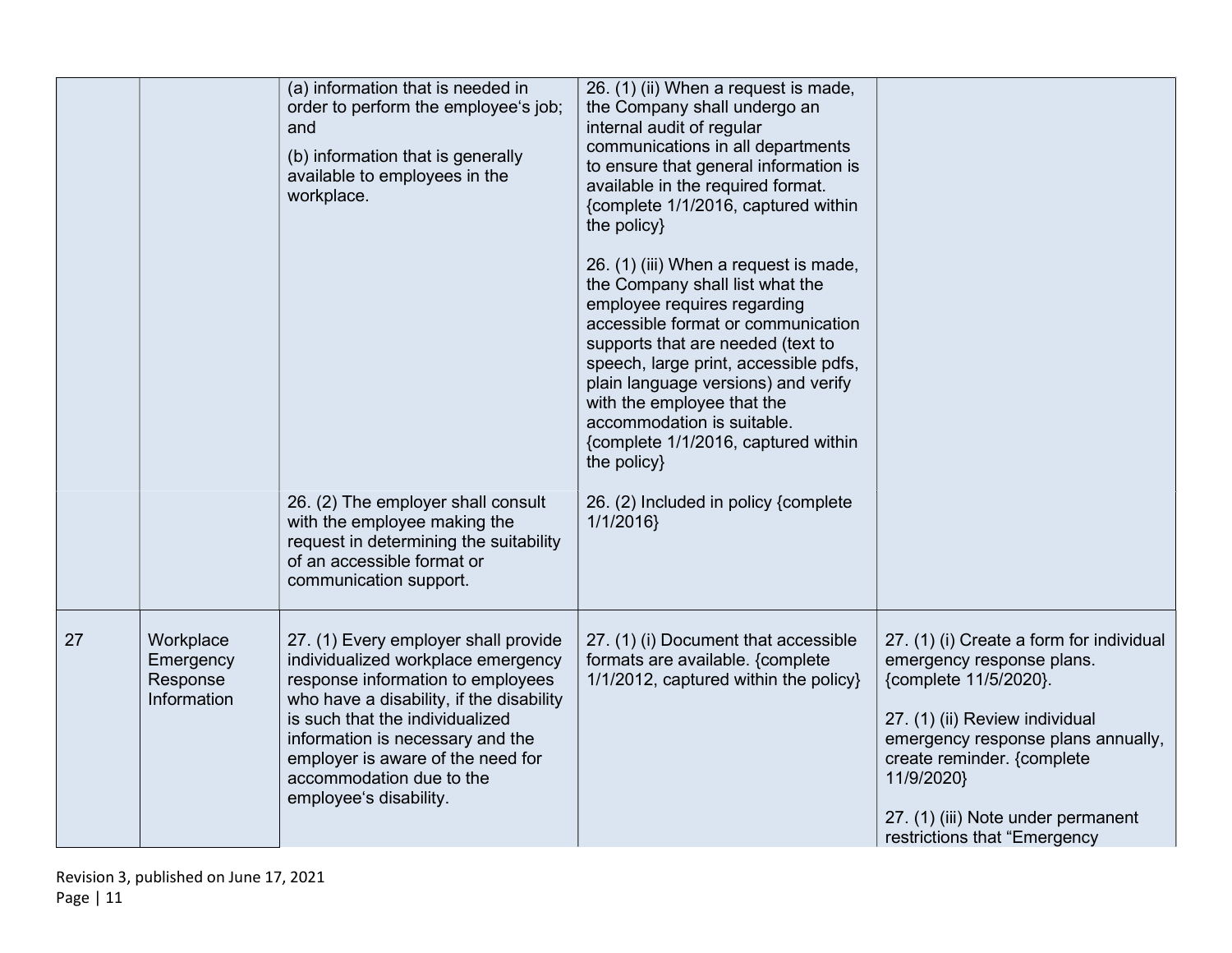|                                                                                                                                                                                                                                                                                                                                  |                                                                                                                                                                                                           | Response Plan is on file". {complete<br>11/9/2020}                                                                                                                                                                                |
|----------------------------------------------------------------------------------------------------------------------------------------------------------------------------------------------------------------------------------------------------------------------------------------------------------------------------------|-----------------------------------------------------------------------------------------------------------------------------------------------------------------------------------------------------------|-----------------------------------------------------------------------------------------------------------------------------------------------------------------------------------------------------------------------------------|
| 27. (2) If an employee who receives<br>individualized workplace emergency<br>response information requires<br>assistance and with the employee's<br>consent, the employer shall provide<br>the workplace emergency response<br>information to the person designated<br>by the employer to provide<br>assistance to the employee. | 27. (2) Document that<br>accommodation information will be<br>shared with those designated to<br>provide assistance upon the<br>employee's consent. {complete<br>1/1/2012, captured within the policy}    |                                                                                                                                                                                                                                   |
| 27. (3) Employers shall provide the<br>information required under this<br>section as soon as practicable after<br>the employer becomes aware of the<br>need for accommodation due to the<br>employee's disability.                                                                                                               | 27. (3) Incorporate into orientation of<br>new hires. {complete 1/1/2012}                                                                                                                                 |                                                                                                                                                                                                                                   |
| 27. (4) Every employer shall review<br>the individualized workplace<br>emergency response information,                                                                                                                                                                                                                           |                                                                                                                                                                                                           |                                                                                                                                                                                                                                   |
| (a) when the employee moves to a<br>different location in the organization;                                                                                                                                                                                                                                                      | 27. (4) (a) Document that the<br>workplace emergency plan will be<br>reviewed if the employee moves to a<br>different location in the organization.<br>{complete 1/1/2012, captured within<br>the policy} | 27. (4) (a) Add permanent<br>restrictions review to HR-010<br>Employee Change Form to capture<br>when employee changes positions or<br>departments. {complete 11/9/2020}                                                          |
| (b) when the employee's overall<br>accommodations needs or plans are<br>reviewed; and                                                                                                                                                                                                                                            |                                                                                                                                                                                                           | 27. (4) (b) Add statement to HR 1.11<br>Accessibility Policy that<br>individualized emergency response<br>information will be reviewed when<br>the HR 2.37 Emergency Response<br>Plan policy is reviewed. {complete<br>12/2/2020} |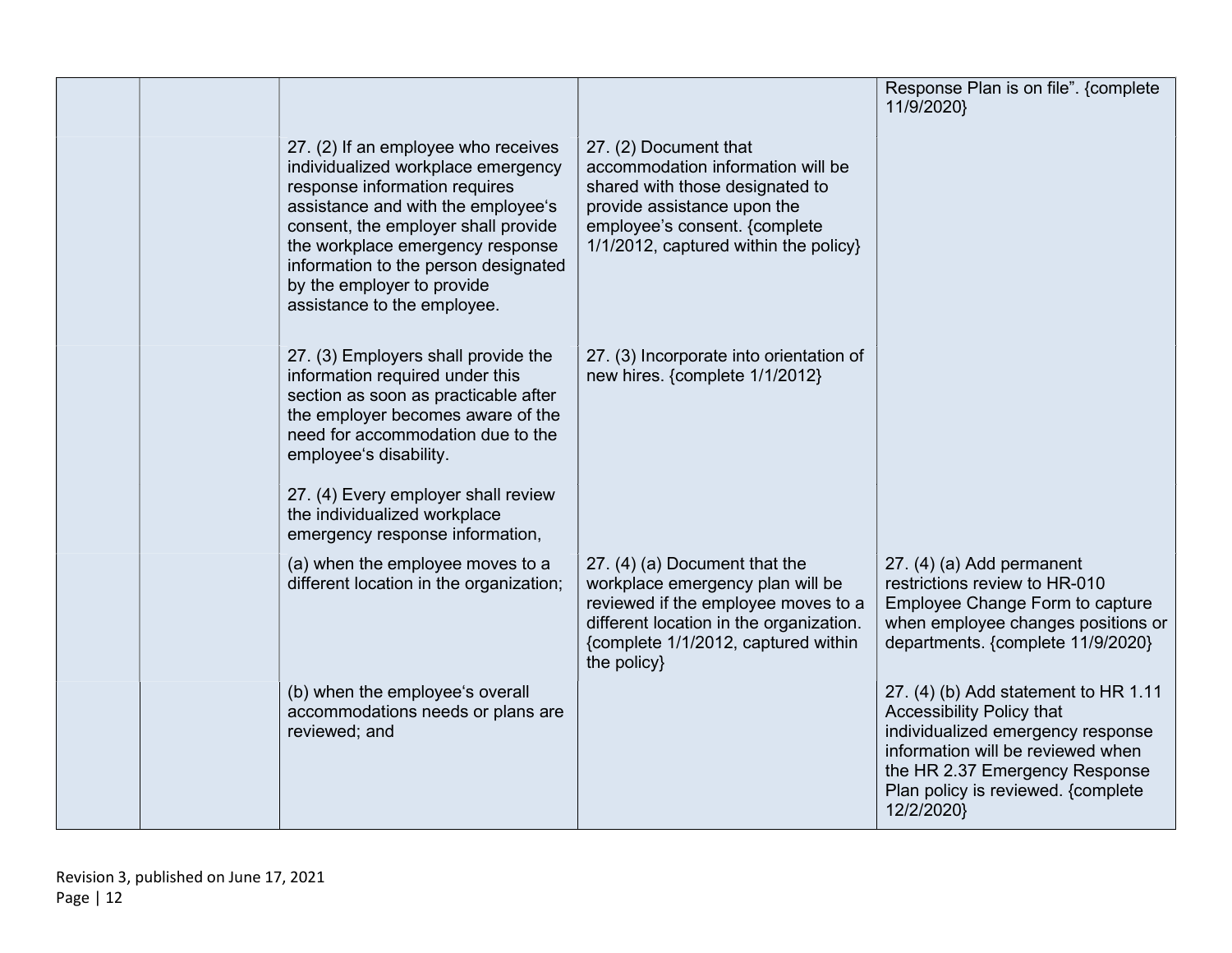|    |                                                    | (c) when the employer reviews its<br>general emergency response<br>policies.                                                                                                                                                                                                                                                                                                                                                                                                                                                                                                  |                                                                                                                                                                  | 27. (4) (c) HR 2.37 Emergency<br>Response Plan policy is reviewed<br>annually. Add reminder to review<br>individual emergency response plans<br>to Policy log. {completed 11/5/2020}                                                                                                                                                                                                        |
|----|----------------------------------------------------|-------------------------------------------------------------------------------------------------------------------------------------------------------------------------------------------------------------------------------------------------------------------------------------------------------------------------------------------------------------------------------------------------------------------------------------------------------------------------------------------------------------------------------------------------------------------------------|------------------------------------------------------------------------------------------------------------------------------------------------------------------|---------------------------------------------------------------------------------------------------------------------------------------------------------------------------------------------------------------------------------------------------------------------------------------------------------------------------------------------------------------------------------------------|
| 28 | Documented<br>Individual<br>Accommodation<br>Plans | 28. (1) Employers, other than<br>employers that are small<br>organizations, shall develop and<br>have in place a written process for<br>the development of documented<br>individual accommodation plans for<br>employees with disabilities.                                                                                                                                                                                                                                                                                                                                   | 28. (1) Develop a new process to<br>document individual accommodation<br>plans. {complete 11/19/2020,<br>captured within continuous<br>improvement action items} | 28. (1) (i) Develop an<br>accommodation request form and an<br>individual accommodation plan form<br>to include general disability or if<br>accommodation is required.<br>{complete 11/19/2020}<br>28. (1) (ii) Review current employees<br>with known disability or<br>accommodation need and evaluate<br>whether an individual<br>accommodation plan is required.<br>{complete 12/3/2020} |
|    |                                                    | 28. (2) The process for the<br>development of documented<br>individual accommodation plans<br>shall include the following elements:<br>1. The manner in which an employee<br>requesting accommodation can<br>participate in the development of the<br>individual accommodation plan.<br>2. The means by which the<br>employee is assessed on an<br>individual basis.<br>3. The manner in which the employer<br>can request an evaluation by an<br>outside medical or other expert, at<br>the employer's expense, to<br>determine if and how<br>accommodation can be achieved. | 28. (2) Develop a new process to<br>document individual accommodation<br>plans. {complete 11/19/2020,<br>captured within continuous<br>improvement action items} | 28. (2) Add statement to HR 1.11<br>Accessibility Policy that individual is<br>included in the development of the<br>accommodation plan. {complete<br>12/2/2020}                                                                                                                                                                                                                            |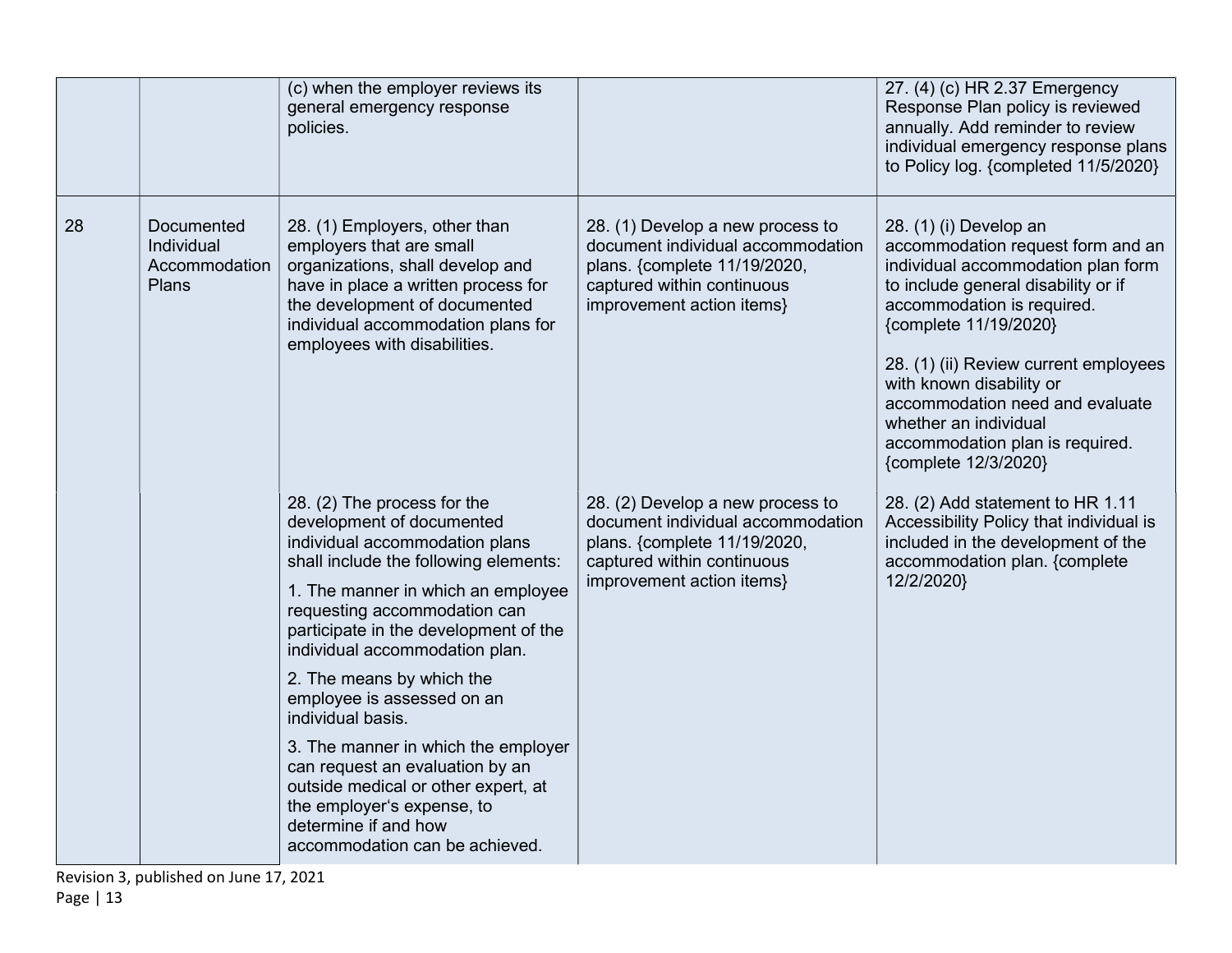| 4. The manner in which the<br>employee can request the<br>participation of a representative from<br>their bargaining agent, where the<br>employee is represented by a<br>bargaining agent, or other<br>representative from the workplace,<br>where the employee is not<br>represented by a bargaining agent,<br>in the development of the<br>accommodation plan. |  |
|------------------------------------------------------------------------------------------------------------------------------------------------------------------------------------------------------------------------------------------------------------------------------------------------------------------------------------------------------------------|--|
| 5. The steps taken to protect the<br>privacy of the employee's personal.                                                                                                                                                                                                                                                                                         |  |
| 6. The frequency with which the<br>individual accommodation plan will<br>be reviewed and updated and the<br>manner in which it will be done.                                                                                                                                                                                                                     |  |
| 7. If an individual accommodation<br>plan is denied, the manner in which<br>the reasons for the denial will be<br>provided to the employee.                                                                                                                                                                                                                      |  |
| 8. The means of providing the<br>individual accommodation plan in a<br>format that takes into account the<br>employee's accessibility needs due<br>to disability.                                                                                                                                                                                                |  |
| 28. (3) Individual accommodation<br>plans shall,                                                                                                                                                                                                                                                                                                                 |  |
| (a) if requested, include any<br>information regarding accessible<br>formats and communications<br>supports provided, as described in<br>section 26;                                                                                                                                                                                                             |  |
| (b) if required, include individualized<br>workplace emergency response                                                                                                                                                                                                                                                                                          |  |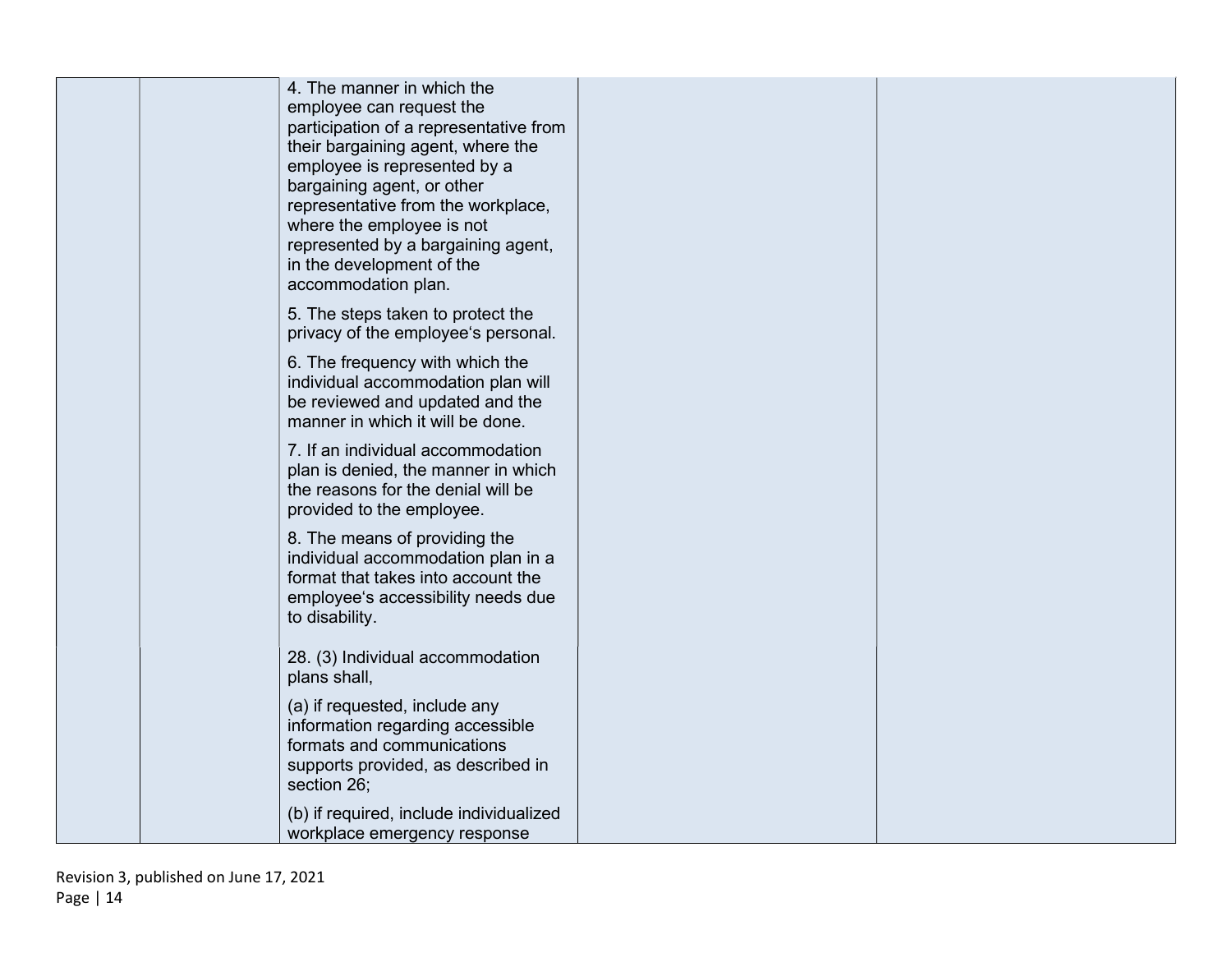|    |                                  | information, as described in section<br>$27$ ; and<br>(c) identify any other accommodation<br>that is to be provided.                                                                                                                                                                                                                                                                                      |                                                                                                              |                                                                                                                                                                                                                                                                                                                                                                                                                                              |
|----|----------------------------------|------------------------------------------------------------------------------------------------------------------------------------------------------------------------------------------------------------------------------------------------------------------------------------------------------------------------------------------------------------------------------------------------------------|--------------------------------------------------------------------------------------------------------------|----------------------------------------------------------------------------------------------------------------------------------------------------------------------------------------------------------------------------------------------------------------------------------------------------------------------------------------------------------------------------------------------------------------------------------------------|
| 29 | <b>Return to Work</b><br>Process | 29. (1) Every employer, other than<br>an employer that is a small<br>organization,<br>(a) shall develop and have in place a<br>return to work process for its<br>employees who have been absent<br>from work due to a disability and<br>require disability-related<br>accommodations in order to return to<br>work; and<br>(b) shall document the process.<br>29. (2) The return to work process<br>shall, | 29. (1) Review the current policy and<br>process to ensure it meets the<br>requirements. {complete 1/1/2012} | 29. (1) The return to work process<br>has been reviewed and is<br>documented using HR-040 Return to<br>Work Plan form. {complete<br>11/11/2020}                                                                                                                                                                                                                                                                                              |
|    |                                  | (a) outline the steps the employer<br>will take to facilitate the return to<br>work of employees who were absent<br>because their disability required<br>them to be away from work; and<br>(b) use individual documented<br>accommodation plans, as described<br>in section 28, as part of the process.                                                                                                    | 29. (2) Review the current policy and<br>process to ensure it meets the<br>requirements. {complete 1/1/2012} | 29. (2) (a) (i) Return to work steps for<br>non-occupational disabilities, injuries<br>and illness are documented in the<br>HR-072 Short Term Disability<br>Checklist. {complete 12/15/2015}<br>29. (2) (a) (ii) HR 4.09 Short Term<br>Disability policy documents the<br>steps. {complete 9/6/19}<br>29. (2) (a) (iii) Refer to HR 4.09 Short<br>Term Disability policy within the HR<br>1.11 Accessibility policy. {complete<br>12/2/2020} |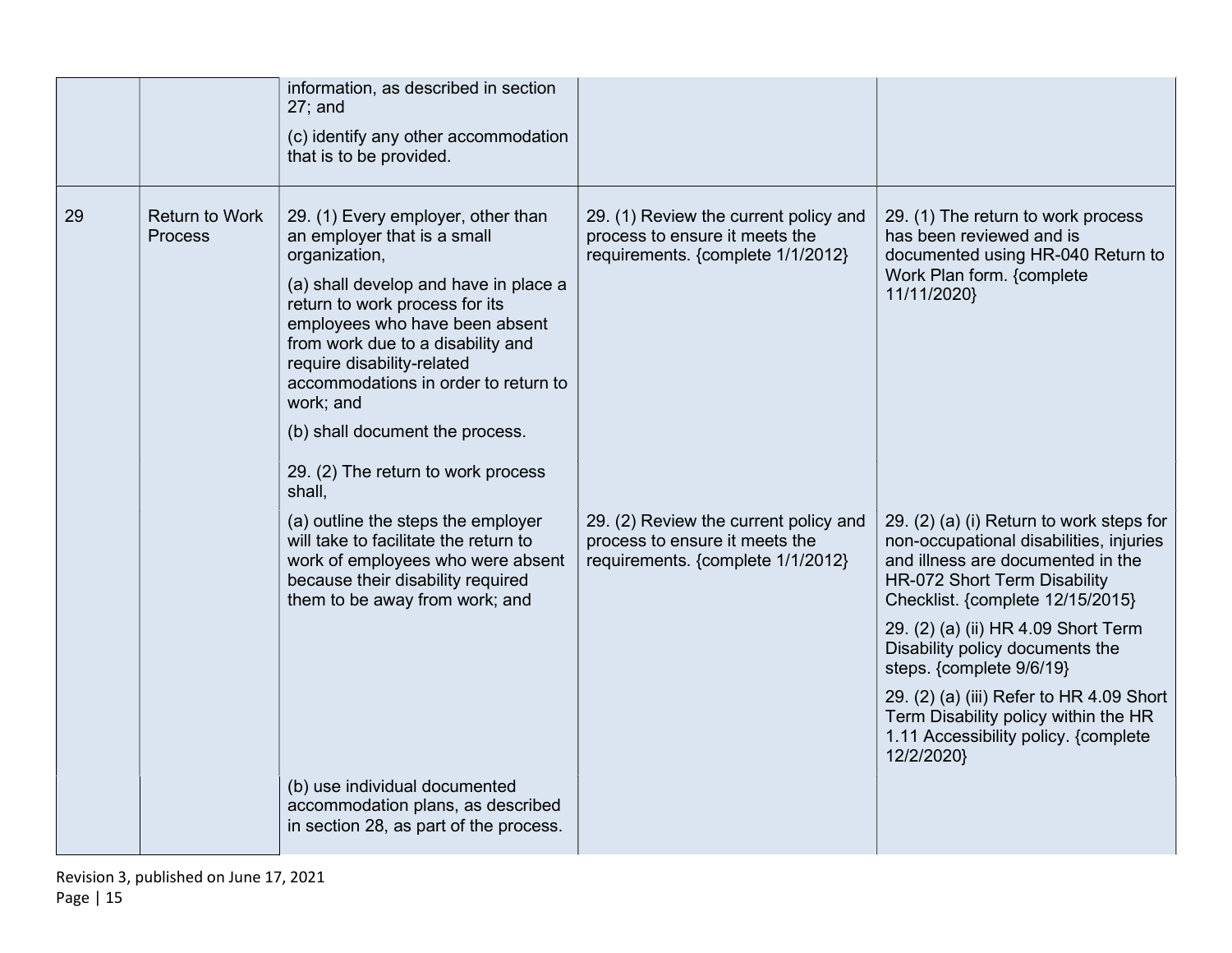|    |                                        | 29. (3) The return to work process<br>referenced in this section does not<br>replace or override any other return<br>to work process created by or under<br>any other statute.                                                                                                                                                           | 29. (3) Review the current policy and<br>process to ensure it meets the<br>requirements. {complete 1/1/2012}                                                                  |                                                                                                                                                                                                 |
|----|----------------------------------------|------------------------------------------------------------------------------------------------------------------------------------------------------------------------------------------------------------------------------------------------------------------------------------------------------------------------------------------|-------------------------------------------------------------------------------------------------------------------------------------------------------------------------------|-------------------------------------------------------------------------------------------------------------------------------------------------------------------------------------------------|
| 30 | Performance<br>Management              | 30. (1) An employer that uses<br>performance management in respect<br>of its employees shall take into<br>account the accessibility needs of<br>employees with disabilities, as well<br>as individual accommodation plans,<br>when using its performance<br>management process in respect of<br>employees with disabilities.             | 30. (1) Review current process.<br>Need to keep individual<br>accommodation plan in mind.<br>{complete 11/20/2020, captured<br>within continuous improvement<br>action items} | 30. (1) Add question to new<br>Individual Accommodation Plan<br>form, whether accommodation need<br>will have impact on performance<br>management {complete 12/1/2020}                          |
| 31 | Career<br>Development &<br>Advancement | 31. (1) An employer that provides<br>career development and<br>advancement to its employees shall<br>take into account the accessibility<br>needs of its employees with<br>disabilities as well as any individual<br>accommodation plans, when<br>providing career development and<br>advancement to its employees with<br>disabilities. | 31. (1) Review current process.<br>Need to keep individual<br>accommodation plan in mind.<br>{complete 11/20/2020, captured<br>within continuous improvement<br>action items} | 31. (1) Add question to new<br>Individual Accommodation Plan<br>form, whether accommodation need<br>will have impact on career<br>development and advancement<br>potential {complete 12/1/2020} |
| 32 | Redeployment                           | 32. (1) An employer that uses<br>redeployment shall take into account<br>the accessibility needs of its<br>employees with disabilities, as well<br>as individual accommodation plans,<br>when redeploying employees with<br>disabilities.                                                                                                | 32. (1) Review current process.<br>Need to keep individual<br>accommodation plan in mind.<br>{complete 11/20/2020, captured<br>within continuous improvement<br>action items} | 32. (1) Add question to new<br>Individual Accommodation Plan<br>form, whether accommodation need<br>will have impact on redeployment<br>potential {complete 12/1/2020}                          |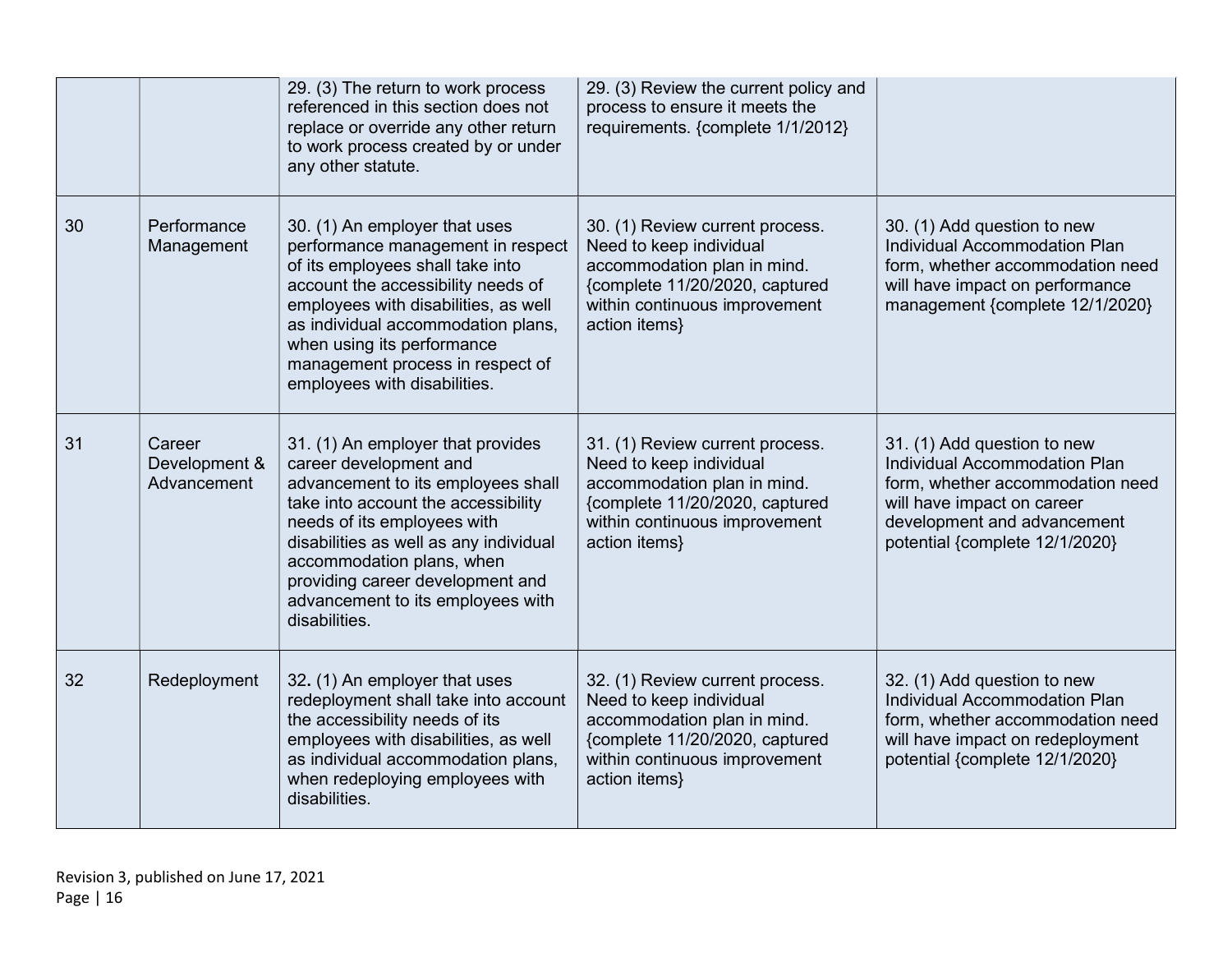| <b>Section</b> | Initiative                   | <b>Description</b>                                                                                                                                                                                                                                                                                                                                                                             | <b>Initial Action to Compliance</b><br>(including status)                                                        | <b>Continuous Improvement</b><br>(including status) |
|----------------|------------------------------|------------------------------------------------------------------------------------------------------------------------------------------------------------------------------------------------------------------------------------------------------------------------------------------------------------------------------------------------------------------------------------------------|------------------------------------------------------------------------------------------------------------------|-----------------------------------------------------|
| 80.46          | Establishment<br>of Policies | 80.46 (1) In addition to the<br>requirements in section 3, every<br>provider shall develop, implement<br>and maintain policies governing its<br>provision of goods, services or<br>facilities, as the case may be, to<br>persons with disabilities.<br>80.46 (2) The provider shall use<br>reasonable efforts to ensure that the<br>policies are consistent with the<br>following principles:  | 80.46 (1) Created PM-005<br>Accessible Customer Service Policy.<br>{complete 12/5/2011}                          |                                                     |
|                |                              | 1. The goods, services or facilities<br>must be provided in a manner that<br>respects the dignity and<br>independence of persons with<br>disabilities.                                                                                                                                                                                                                                         | 80.46 (2) (1) Captured within PM-005<br>Accessible Customer Service Policy,<br>section 1.0. {complete 12/5/2011} |                                                     |
|                |                              | 2. The provision of goods, services<br>or facilities to persons with<br>disabilities must be integrated with<br>the provision of goods, services or<br>facilities to others, unless an<br>alternative measure is necessary,<br>whether temporarily or on a<br>permanent basis, to enable a person<br>with a disability to obtain, use or<br>benefit from the goods, services or<br>facilities. | 80.46 (2) (2) Captured within PM-005<br>Accessible Customer Service Policy,<br>section 6.0. {complete 12/5/2011} |                                                     |
|                |                              | 3. Persons with disabilities must be<br>given an opportunity equal to that<br>given to others to obtain, use and<br>benefit from the goods, services or<br>facilities.                                                                                                                                                                                                                         | 80.46 (2) (3) Captured within PM-005<br>Accessible Customer Service Policy,<br>section 6.0. {complete 12/5/2011} |                                                     |

#### Part IV.2 – CUSTOMER SERVICE STANDARDS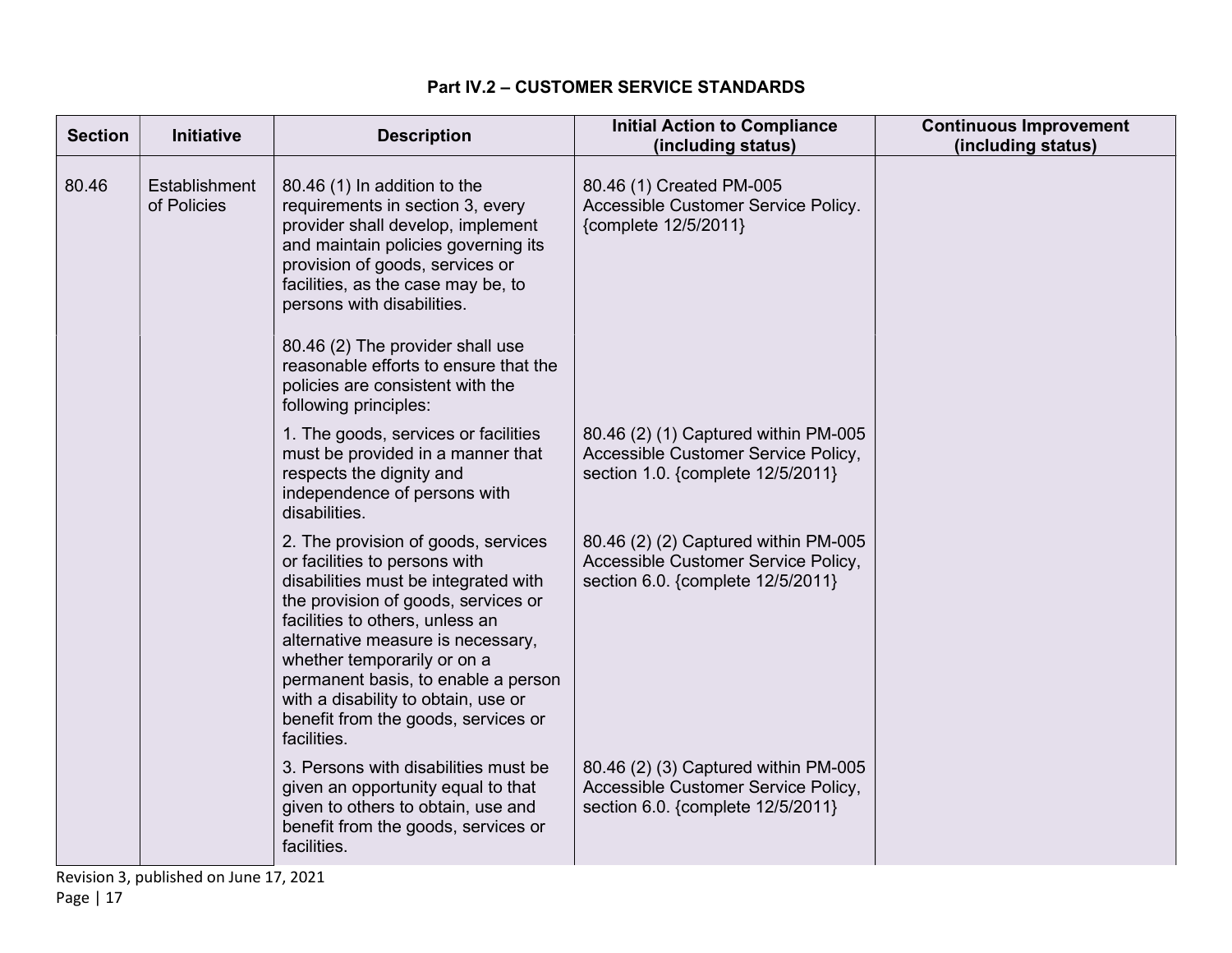|  | 4. When communicating with a<br>person with a disability, the provider<br>shall do so in a manner that takes<br>into account the person's disability.<br>80.46 (3) Without limiting<br>subsections (1) and (2), the policies<br>must deal with the use of assistive<br>devices by persons with disabilities<br>to obtain, use or benefit from the<br>goods, services or facilities or with<br>the availability of other measures, if<br>any, which enable them to do so. | 80.46 (2) (4) Captured within PM-005<br>Accessible Customer Service Policy,<br>section 6.0. {complete 12/5/2011}                  | 80.46 (3) Add that assistive devices<br>to be accepted upon request to PM-<br>005 Accessible Customer Service<br>Policy. {complete 12/16/20}                                                                             |
|--|--------------------------------------------------------------------------------------------------------------------------------------------------------------------------------------------------------------------------------------------------------------------------------------------------------------------------------------------------------------------------------------------------------------------------------------------------------------------------|-----------------------------------------------------------------------------------------------------------------------------------|--------------------------------------------------------------------------------------------------------------------------------------------------------------------------------------------------------------------------|
|  | 80.46 (4) Every provider, other than<br>a small organization, shall prepare<br>one or more documents describing<br>the policies established under this<br>section and, on request, shall give a<br>copy of any such document to any<br>person.                                                                                                                                                                                                                           | 80.46 (4) Created Customer Service<br>Policy Statement, posted in lobby<br>and on website. {complete<br>12/11/2015}               | 80.46 (4) (i) Confirm Customer<br>Service Policy Statement is on new<br>website. {complete 11/19/2020}<br>80.46 (4) (ii) Confirm Customer<br>Service Policy Statement is on<br>MottLAB website. {complete<br>11/19/2020} |
|  | 80.46 (5) Every provider, other than<br>a small organization, shall notify<br>persons to whom it provides goods,<br>services or facilities that the<br>documents required by subsection<br>(4) are available on request.                                                                                                                                                                                                                                                 | 80.46 (5) Customer Service Policy<br>Statement includes statement about<br>availability upon request. {complete<br>12/11/2015}    |                                                                                                                                                                                                                          |
|  | 80.46 (6) The notice required by<br>subsection (5) may be given by<br>posting the information at a<br>conspicuous place on premises<br>owned or operated by the provider,<br>by posting it on the provider's<br>website, if any, or by such other<br>method as is reasonable in the<br>circumstances.                                                                                                                                                                    | 80.46 (6) Customer Service Policy<br>Statement is posted on website and<br>in lobby at Mott and MottLAB.<br>{complete 12/11/2015} |                                                                                                                                                                                                                          |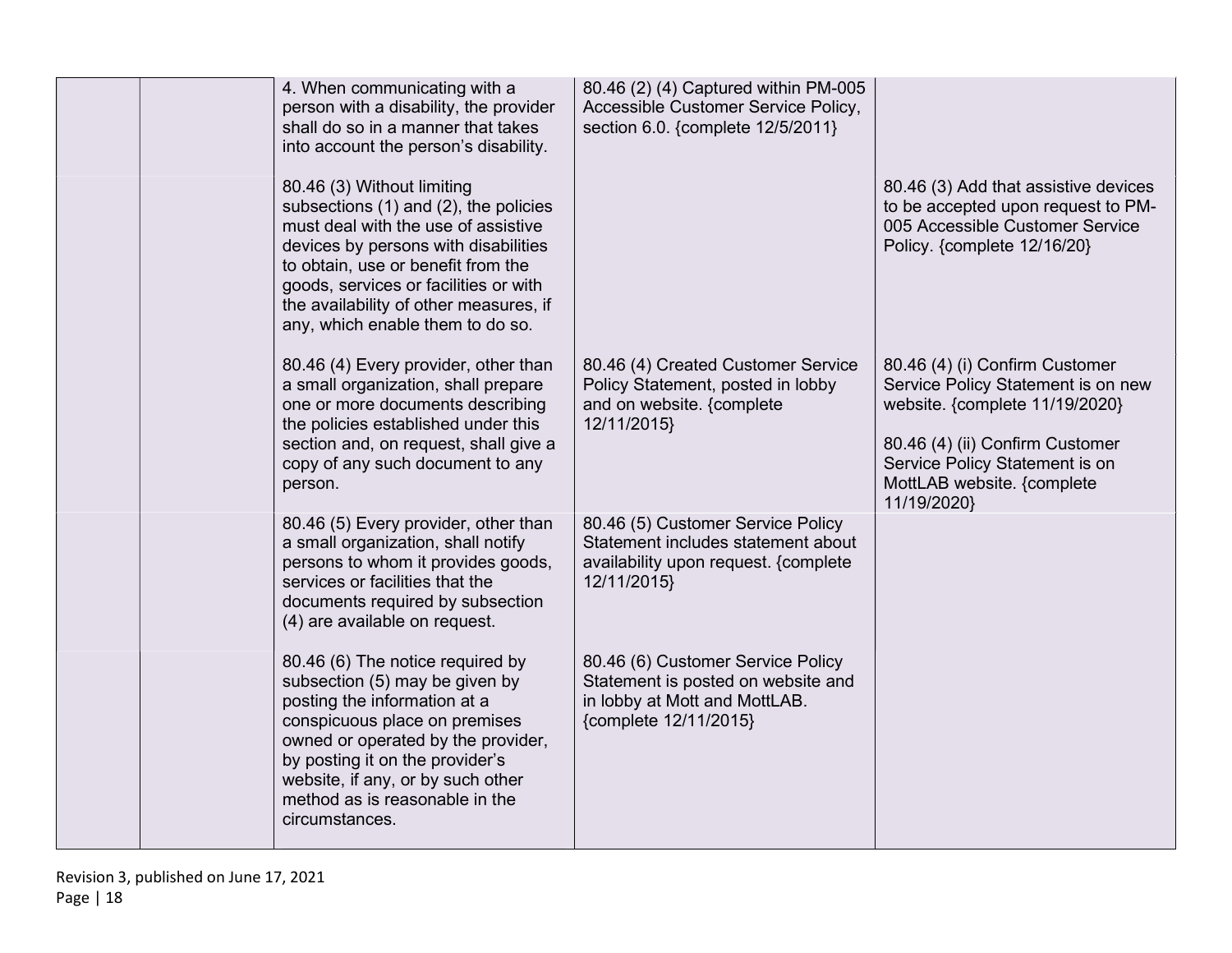| 80.47 | Use of Service<br>Animals and<br>Support<br>Persons | 80.47 (1) This section applies if<br>goods, services or facilities are<br>provided to members of the public or<br>other third parties at premises owned<br>or operated by the provider and if the<br>public or third parties have access to<br>the premises.                                                                  | 80.47 (1) Captured within PM-005<br>Accessible Customer Service Policy,<br>section 6.0. {complete 12/5/2011} |  |
|-------|-----------------------------------------------------|-------------------------------------------------------------------------------------------------------------------------------------------------------------------------------------------------------------------------------------------------------------------------------------------------------------------------------|--------------------------------------------------------------------------------------------------------------|--|
|       |                                                     | 80.47 (2) If a person with a disability<br>is accompanied by a guide dog or<br>other service animal, the provider<br>shall ensure that the person is<br>permitted to enter the premises with<br>the animal and to keep the animal<br>with him or her, unless the animal is<br>otherwise excluded by law from the<br>premises. | 80.47 (2) Captured within PM-005<br>Accessible Customer Service Policy,<br>section 6.0. {complete 12/5/2011} |  |
|       |                                                     | 80.47 (3) If a service animal is<br>excluded by law from the premises,<br>the provider shall ensure that other<br>measures are available to enable a<br>person with a disability to obtain, use<br>or benefit from the provider's goods,<br>services or facilities.                                                           | 80.47 (3) Captured within PM-005<br>Accessible Customer Service Policy,<br>section 6.0. {complete 12/5/2011} |  |
|       |                                                     | 80.47 (4) If a person with a disability<br>is accompanied by a support person,<br>the provider shall ensure that both<br>persons are permitted to enter the<br>premises together and that the<br>person with a disability is not<br>prevented from having access to the<br>support person while on the<br>premises.           | 80.47 (4) Captured within PM-005<br>Accessible Customer Service Policy,<br>section 6.0. {complete 12/5/2011} |  |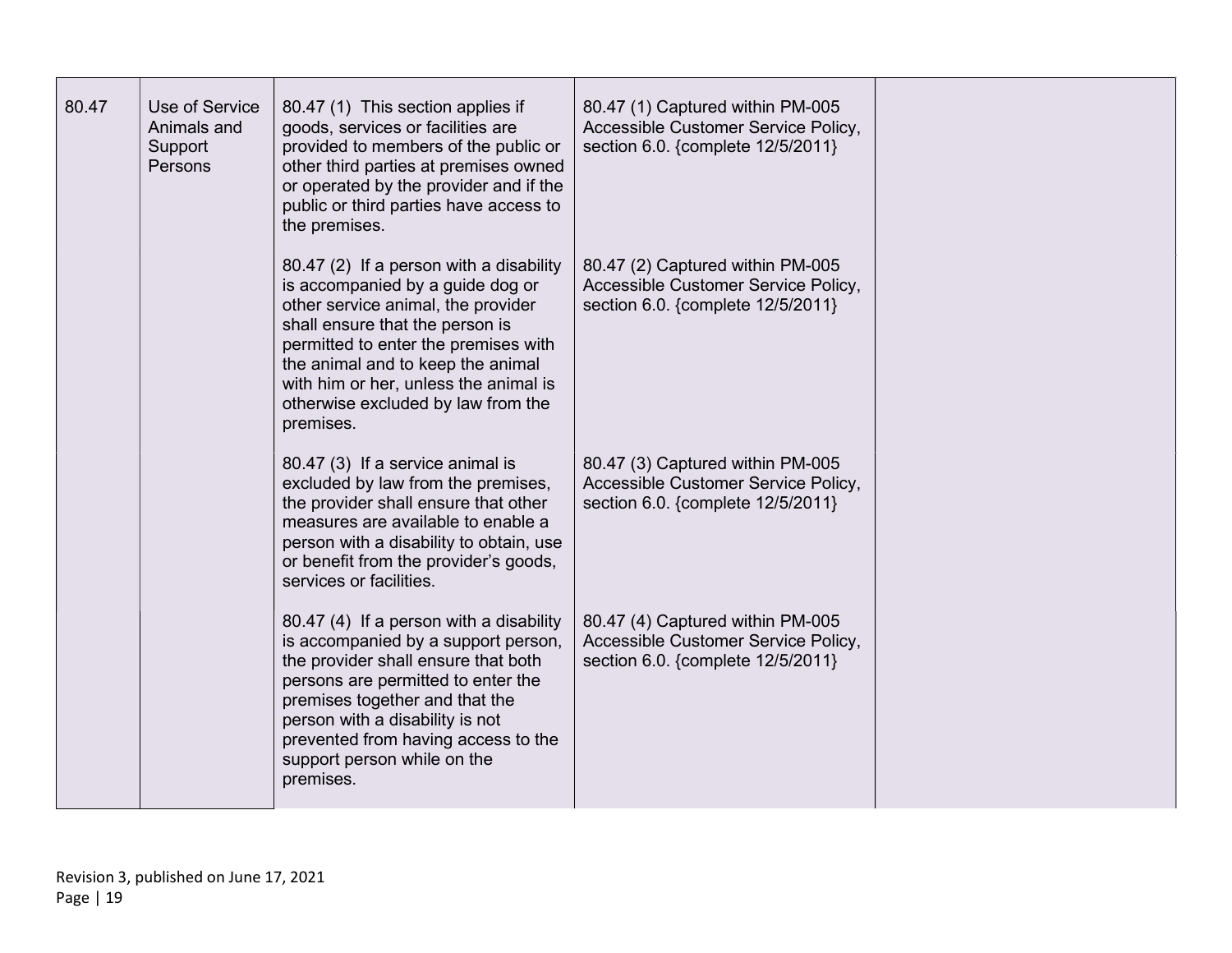| 80.47 (5) The provider may require a<br>person with a disability to be<br>accompanied by a support person<br>when on the premises, but only if,<br>after consulting with the person with<br>a disability and considering the<br>available evidence, the provider<br>determines that, | 80.47 (5) Captured within PM-005<br>Accessible Customer Service Policy,<br>section 6.0. {complete 12/5/2011}                                                                                 |  |
|--------------------------------------------------------------------------------------------------------------------------------------------------------------------------------------------------------------------------------------------------------------------------------------|----------------------------------------------------------------------------------------------------------------------------------------------------------------------------------------------|--|
| (a) a support person is necessary to<br>protect the health or safety of the<br>person with a disability or the health<br>or safety of others on the premises;<br>and                                                                                                                 |                                                                                                                                                                                              |  |
| (b) there is no other reasonable way<br>to protect the health or safety of the<br>person with a disability and the<br>health or safety of others on the<br>premises. O. Reg. 165/16, s. 16.                                                                                          |                                                                                                                                                                                              |  |
| 80.47 (8) Every provider, other than<br>a small organization, shall prepare<br>one or more documents describing<br>its policies with respect to the<br>matters governed by this section<br>and, on request, shall give a copy of<br>any such document to any person.                 | 80.47 (8) Created PM-005<br><b>Accessible Customer Service Policy</b><br>and Accessible Customer Service<br>Policy Statement. {complete<br>12/5/2011}                                        |  |
| 80.47 (9) Every provider, other than<br>a small organization, shall notify<br>persons to whom it provides goods,<br>services or facilities that the<br>documents required by subsection<br>(8) are available on request.                                                             | 80.47 (9) PM-005 Accessible<br><b>Customer Service Policy and</b><br>Accessible Customer Service Policy<br>Statement include availability upon<br>request statement. {complete<br>12/5/2011} |  |
| 80.47 (10) The notice required by<br>subsection (9) may be given by<br>posting the information at a<br>conspicuous place on premises                                                                                                                                                 | 80.47 (10) Customer Service Policy<br>Statement is posted on website and<br>in lobby at Mott and MottLAB.<br>{complete 12/11/2015}                                                           |  |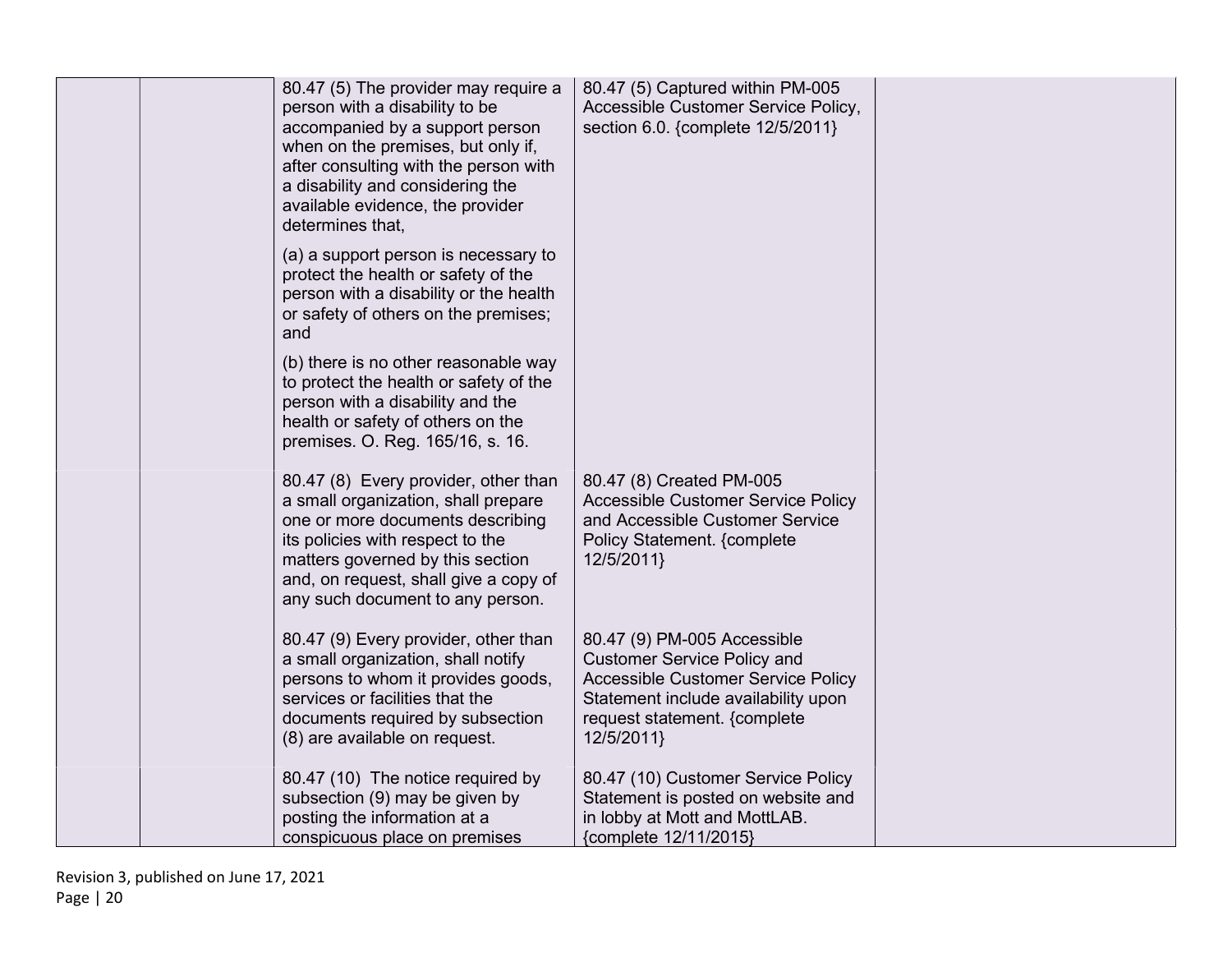|       |                                              | owned or operated by the provider,<br>by posting it on the provider's<br>website, if any, or by such other<br>method as is reasonable in the<br>circumstances.                                                                                                                                                                                                                               |                                                                                                              |                                                                                                                                                                                                                                                             |
|-------|----------------------------------------------|----------------------------------------------------------------------------------------------------------------------------------------------------------------------------------------------------------------------------------------------------------------------------------------------------------------------------------------------------------------------------------------------|--------------------------------------------------------------------------------------------------------------|-------------------------------------------------------------------------------------------------------------------------------------------------------------------------------------------------------------------------------------------------------------|
| 80.48 | Notice of<br>Temporary<br><b>Disruptions</b> | 80.48 (1) If, in order to obtain, use or<br>benefit from a provider's goods,<br>services or facilities, persons with<br>disabilities usually use other<br>particular facilities or services of the<br>provider and if there is a temporary<br>disruption in those other facilities or<br>services in whole or in part, the<br>provider shall give notice of the<br>disruption to the public. | 80.48 (1) Captured within PM-005<br>Accessible Customer Service Policy,<br>section 6.0. {complete 12/5/2011} | 80.48 (1) Add statement to PM-005<br>Accessible Customer Service Policy<br>that we will notify customers that<br>have a planned or actual visit.<br>{complete 12/16/20}                                                                                     |
|       |                                              | 80.48 (2) Notice of the disruption<br>must include the reason for the<br>disruption, its anticipated duration<br>and a description of alternative<br>facilities or services, if any, that are<br>available.                                                                                                                                                                                  |                                                                                                              | 80.48 (2) Added statement to PM-<br>005 Accessible Customer Service<br>Policy that Notice of the disruption<br>must include the reason, anticipated<br>duration and a description of<br>alternative facilities or services<br>available. {complete 6/17/21} |
|       |                                              | 80.48 (3) Every provider, other than<br>a small organization, shall prepare a<br>document setting out the steps that<br>the provider will ensure are taken in<br>connection with a temporary<br>disruption and, on request, shall give<br>a copy of the document to any<br>person.                                                                                                           |                                                                                                              | 80.48 (3) Add general steps to PM-<br>005 Accessible Customer Service<br>Policy. {complete 12/16/20}                                                                                                                                                        |
|       |                                              | 80.48 (4) Every provider, other than<br>a small organization, shall notify<br>persons to whom it provides goods,<br>services or facilities that the                                                                                                                                                                                                                                          |                                                                                                              | 80.48 (4) PM-005 Accessible<br><b>Customer Service Policy states that</b><br>the document will be made available                                                                                                                                            |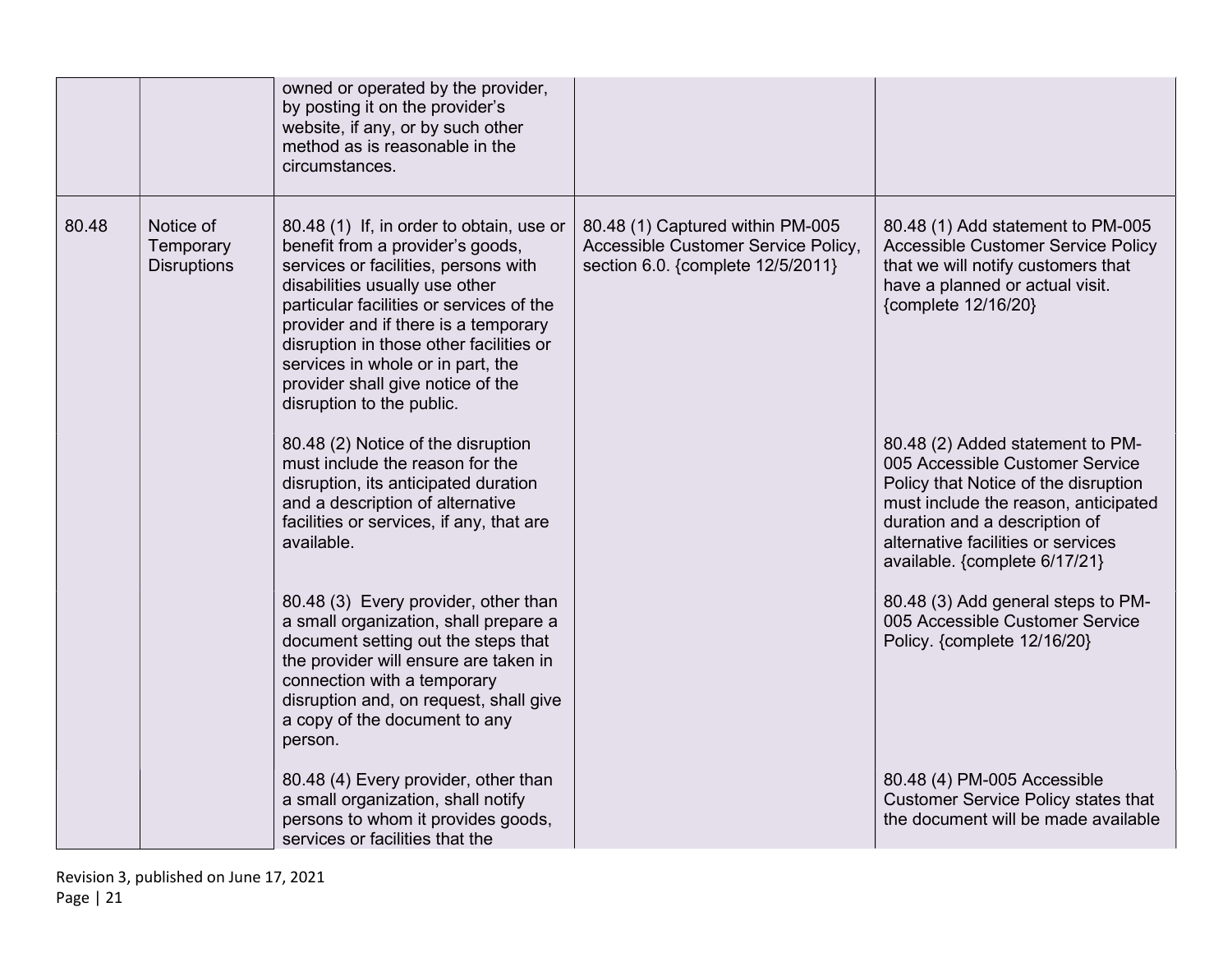|       |                                         | document required by subsection (3)<br>is available on request.<br>80.48 (5) The notices required by<br>subsections (2) and (4) may be given<br>by posting the information at a<br>conspicuous place on premises<br>owned or operated by the provider,<br>by posting it on the provider's<br>website, if any, or by such other<br>method as is reasonable in the<br>circumstances. | to the public upon request {complete<br>6/17/21<br>80.48 (5) Include in PM-005<br><b>Accessible Customer Service Policy</b><br>that if customer is already on<br>premises, notice will be given<br>verbally or electronically. {complete<br>12/16/20} |
|-------|-----------------------------------------|------------------------------------------------------------------------------------------------------------------------------------------------------------------------------------------------------------------------------------------------------------------------------------------------------------------------------------------------------------------------------------|-------------------------------------------------------------------------------------------------------------------------------------------------------------------------------------------------------------------------------------------------------|
| 80.49 | <b>Training for All</b><br><b>Staff</b> | 80.49 (1) In addition to the<br>requirements in section 7, every<br>provider shall ensure that the<br>following persons receive training<br>about the provision of the provider's<br>goods, services or facilities, as the<br>case may be, to persons with<br>disabilities:<br>1. Every person who is an employee<br>of, or a volunteer with, the provider.                        | 80.49 (1) Update HR-048 Training<br>Needs by Position to include all<br>positions that interact with<br>customers. {Complete 6/15/2021}                                                                                                               |
|       |                                         | 2. Every person who participates in<br>developing the provider's policies.<br>3. Every other person who provides<br>goods, services or facilities on behalf<br>of the provider.                                                                                                                                                                                                    |                                                                                                                                                                                                                                                       |
|       |                                         | 80.49 (2) The training must include a<br>review of the purposes of the Act and<br>the requirements of this Part and<br>instruction about the following<br>matters:                                                                                                                                                                                                                 | 80.49 (2) Update PowerPoint<br>Accessible Customer Service training<br>document {Complete 12/20/2020}                                                                                                                                                 |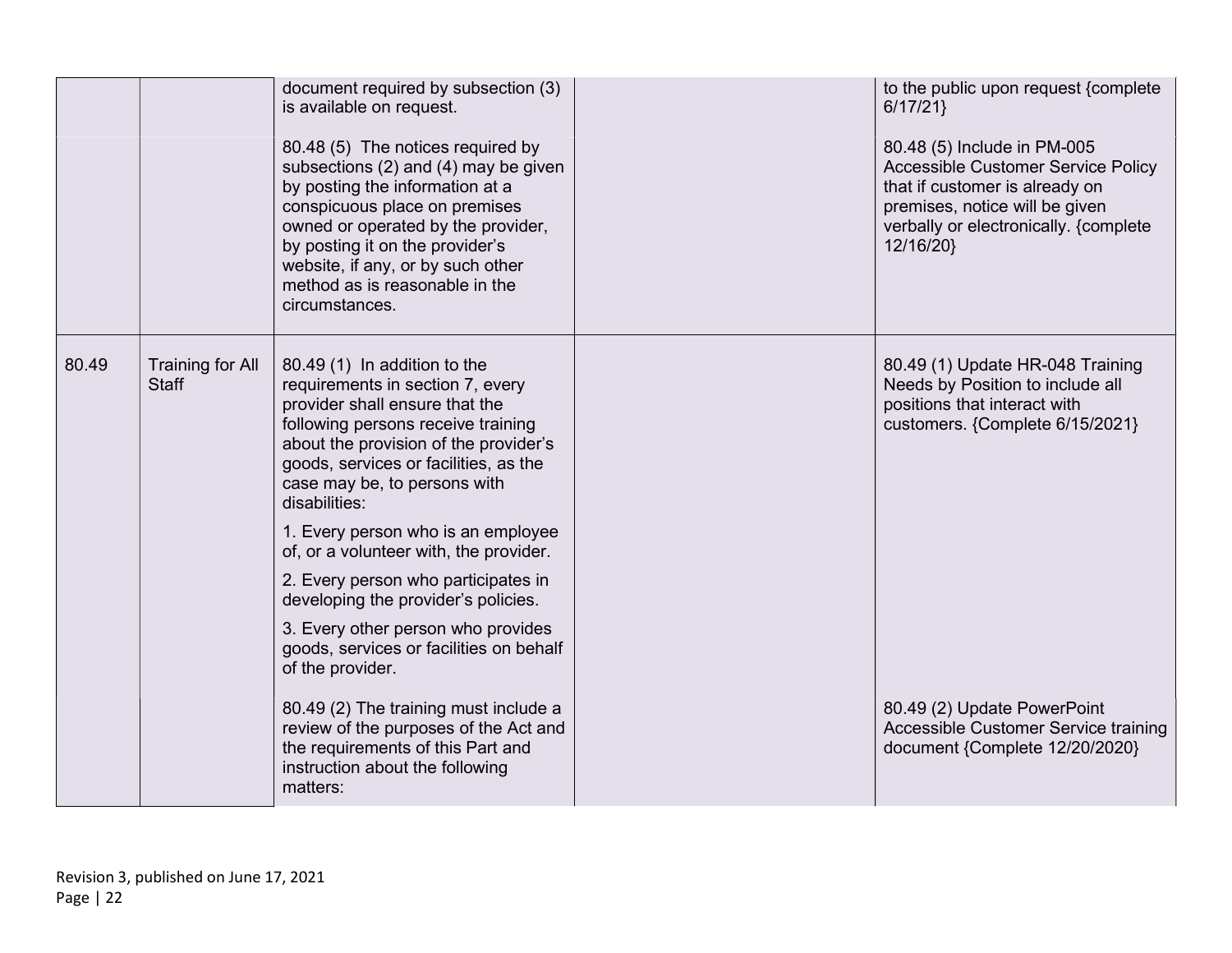|  | 1. How to interact and communicate<br>with persons with various types of<br>disability.                                                                                                                                       |                                                                                                                                                                                                             |
|--|-------------------------------------------------------------------------------------------------------------------------------------------------------------------------------------------------------------------------------|-------------------------------------------------------------------------------------------------------------------------------------------------------------------------------------------------------------|
|  | 2. How to interact with persons with<br>disabilities who use an assistive<br>device or require the assistance of a<br>guide dog or other service animal or<br>the assistance of a support person.                             |                                                                                                                                                                                                             |
|  | 3. How to use equipment or devices<br>available on the provider's premises<br>or otherwise provided by the provider<br>that may help with the provision of<br>goods, services or facilities to a<br>person with a disability. |                                                                                                                                                                                                             |
|  | 4. What to do if a person with a<br>particular type of disability is having<br>difficulty accessing the provider's<br>goods, services or facilities.                                                                          |                                                                                                                                                                                                             |
|  | 80.49 (3) Every person referred to in<br>subsection (1) shall be trained as<br>soon as practicable.                                                                                                                           | 80.49 (3) Include in PM-005<br>Accessible Customer Service Policy<br>that all new hires are to be trained as<br>outlined in HR 1.10 Employee<br>Orientation policy {complete<br>12/16/20}                   |
|  | 80.49 (4) Every provider shall also<br>provide training on an ongoing basis<br>in respect of any changes to the<br>policies described in section 80.46.                                                                       | 80.49 (4) Include in PM-005<br><b>Accessible Customer Service Policy</b><br>that training will be provided as<br>needed to all applicable employees,<br>per HR 1.12 Training policy.<br>{complete 12/16/20} |
|  | 80.49 (5) Every provider, other than<br>a small organization, shall keep<br>records of the training provided<br>under this section, including the<br>dates on which the training is                                           | 80.49 (5) Include in PM-005<br><b>Accessible Customer Service Policy</b><br>that training records will be kept, per<br>HR 1.12 Training policy. {complete<br>12/16/20}                                      |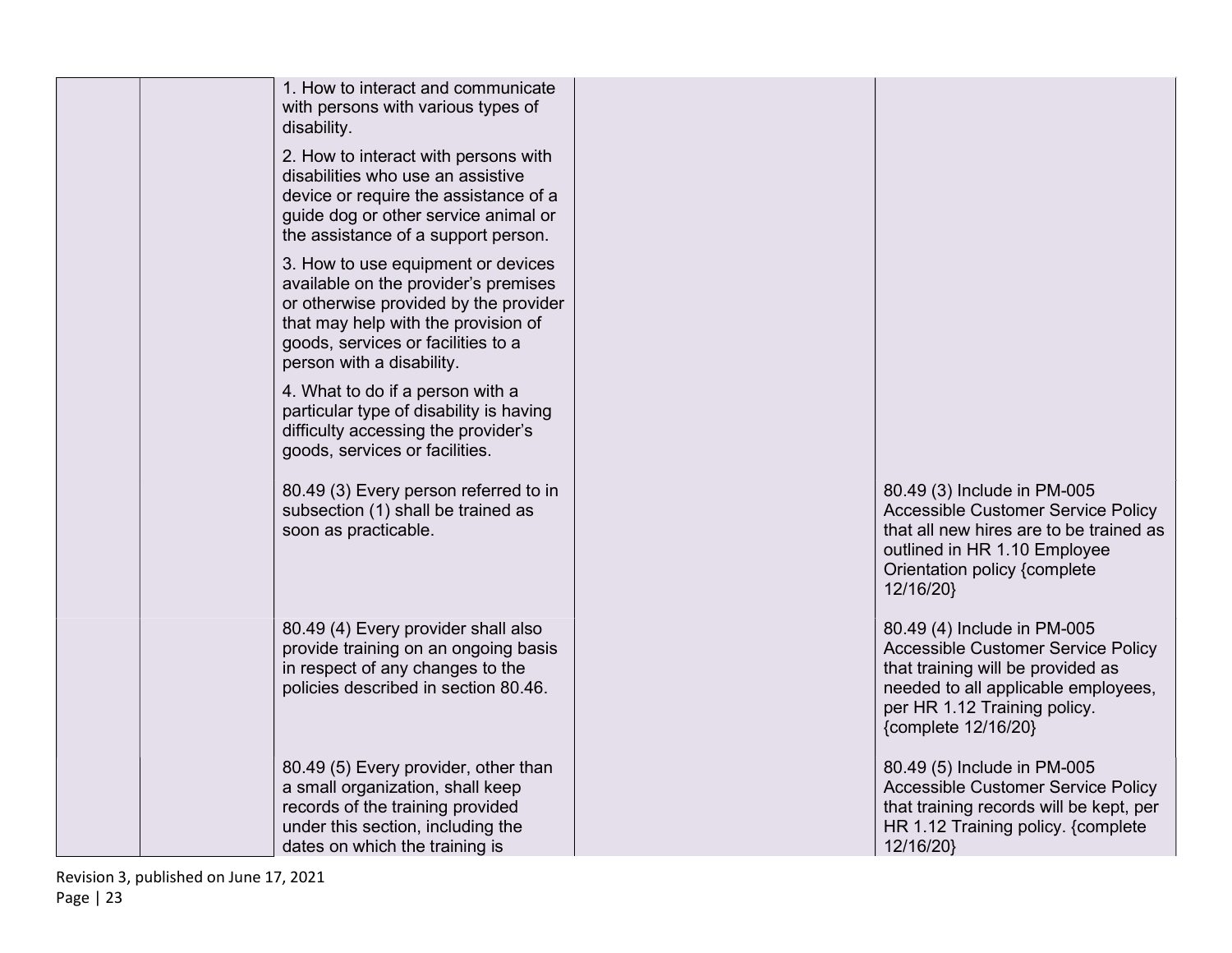|       |                                 | provided and the number of<br>individuals to whom it is provided.<br>80.49 (6) Every provider, other than<br>a small organization, shall,<br>(a) prepare a document that<br>describes its training policy,<br>summarizes the content of the<br>training and specifies when the<br>training is to be provided; and<br>(b) on request, give a copy of the<br>document to any person. |                                                                         | 80.49 (6) Refer to HR 1.10 Employee<br>Orientation and HR 1.12 Training<br>policies in PM-005 Customer Service<br>Policy. {complete 12/16/20}                                  |
|-------|---------------------------------|------------------------------------------------------------------------------------------------------------------------------------------------------------------------------------------------------------------------------------------------------------------------------------------------------------------------------------------------------------------------------------|-------------------------------------------------------------------------|--------------------------------------------------------------------------------------------------------------------------------------------------------------------------------|
|       |                                 | 80.49 (7) Every provider, other than<br>a small organization, shall notify<br>persons to whom it provides goods,<br>services or facilities that the<br>document required by subsection (6)<br>is available on request.                                                                                                                                                             |                                                                         | 80.49 (7) PM-005 Accessible<br><b>Customer Service Policy documents</b><br>Accessibility documents can be<br>provided upon request. {complete<br>6/17/21                       |
|       |                                 | 80.49 (8) The notice required by<br>subsection (7) may be given by<br>posting the information at a<br>conspicuous place on premises<br>owned or operated by the provider,<br>by posting it on the provider's<br>website, if any, or by such other<br>method as is reasonable in the<br>circumstances.                                                                              |                                                                         | 80.49 (8) Available on website<br>{complete 6/17/21}                                                                                                                           |
| 80.50 | Feedback<br>Process<br>Required | 80.50 (1) Every provider shall<br>establish a process for receiving and<br>responding to,<br>(a) feedback about the manner in<br>which it provides goods, services or<br>facilities to persons with disabilities;<br>and                                                                                                                                                           | 80.50 (1) Feedback process provided<br>on website. {complete 12/5/2011} | 80.50 (1) (a) Put Customer Feedback<br>Form on Mott and MottLab websites,<br>along with other options to<br>communicate (i.e. email, phone call,<br>etc.) {complete 3/17/2021] |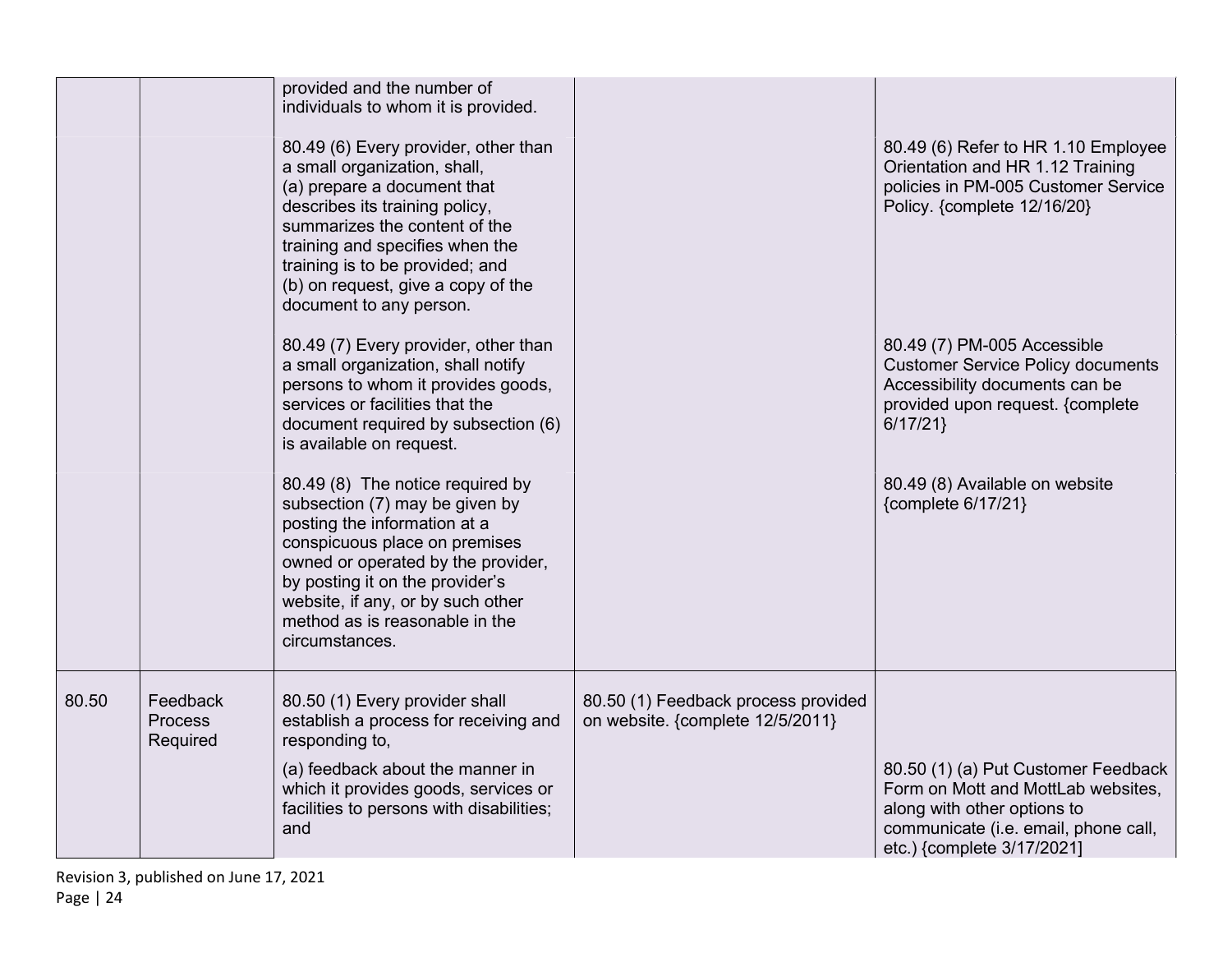| (b) feedback about whether the<br>feedback process established for<br>purposes of clause (a) complies with<br>subsection (3).                                                                                                         |                                                                                                                                                                                                                               |
|---------------------------------------------------------------------------------------------------------------------------------------------------------------------------------------------------------------------------------------|-------------------------------------------------------------------------------------------------------------------------------------------------------------------------------------------------------------------------------|
| 80.50 (2) The feedback process must<br>specify the actions that the provider<br>will take if a complaint is received<br>about the manner in which it provides<br>goods, services or facilities to<br>persons with disabilities.       | 80.50 (2) Add to Customer Feedback<br>Form that feedback will be<br>responded to within 30 days.<br>{complete 12/16/20}                                                                                                       |
| 80.50 (3) Every provider shall ensure<br>that the feedback process is<br>accessible to persons with disabilities<br>by providing, or arranging for the<br>provision of, accessible formats and<br>communication supports, on request. | 80.50 (3) (i) Add to Customer<br>Feedback Form that alternate<br>formats may be provided upon<br>request. {complete 12/16/20}<br>80.50 (3) (ii) Make Customer<br>Feedback Form fillable electronically.<br>{complete 3/17/21} |
| 80.50 (4) Every provider shall make<br>information about the feedback<br>process readily available to the<br>public.                                                                                                                  | 80.50 (4) Available on website<br>{complete 3/17/21}                                                                                                                                                                          |
| 80.50 (5) Every provider, other than<br>a small organization, shall prepare a<br>document describing the feedback<br>process and, on request, shall give a<br>copy of the document to any person.                                     | 80.50 (5) Feedback process, and<br>availability of documents up on<br>request, is captured within PM-005<br><b>Customer Service Policy. {complete</b><br>12/16/20}                                                            |
| 80.50 (6) Every provider, other than<br>a small organization, shall notify<br>persons to whom it provides goods,<br>services or facilities that the<br>document required by subsection (5)<br>is available on request.                | 80.50 (6) Available on website<br>{complete 3/17/21}                                                                                                                                                                          |